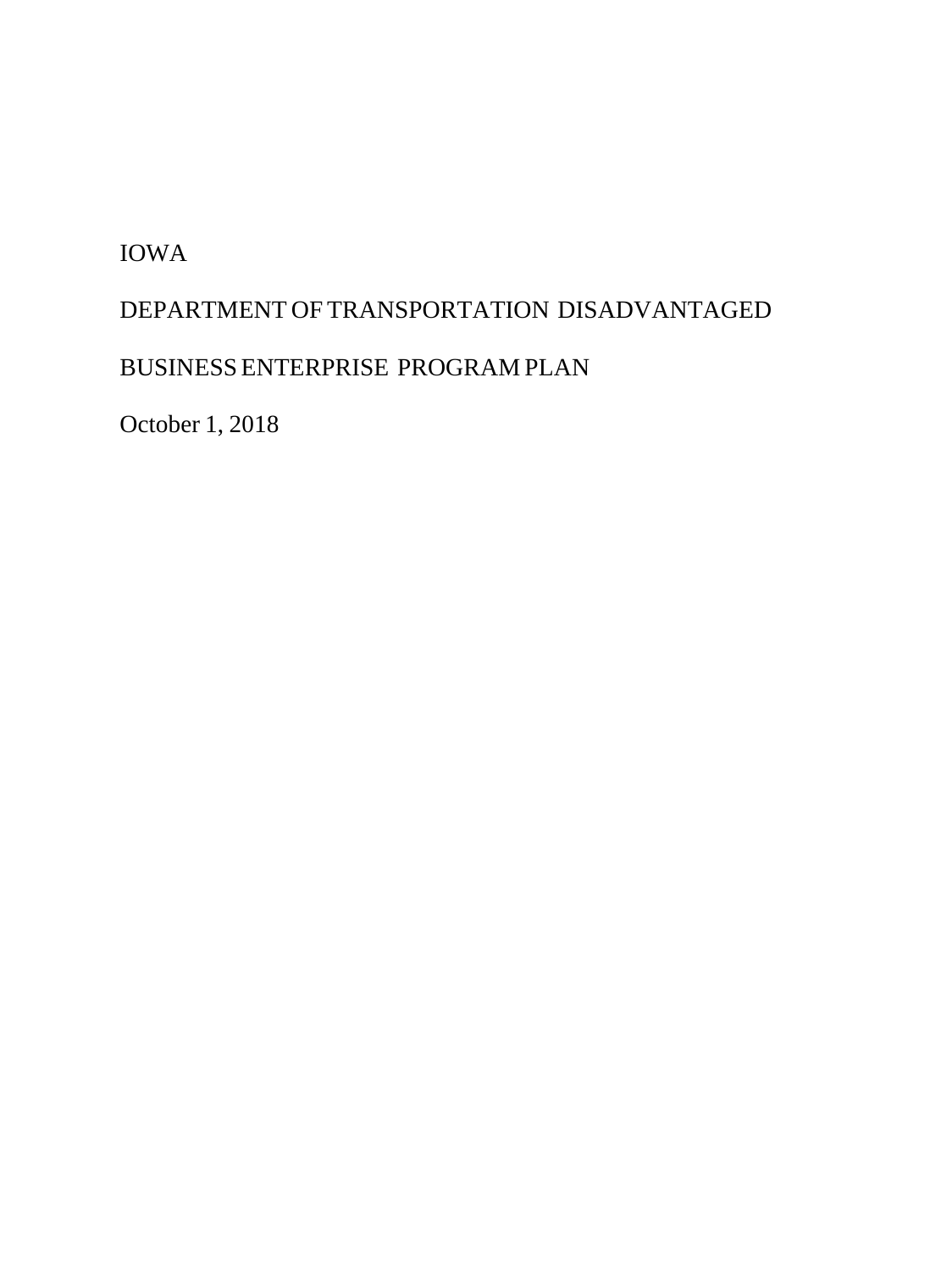This page has been intentionally left blank.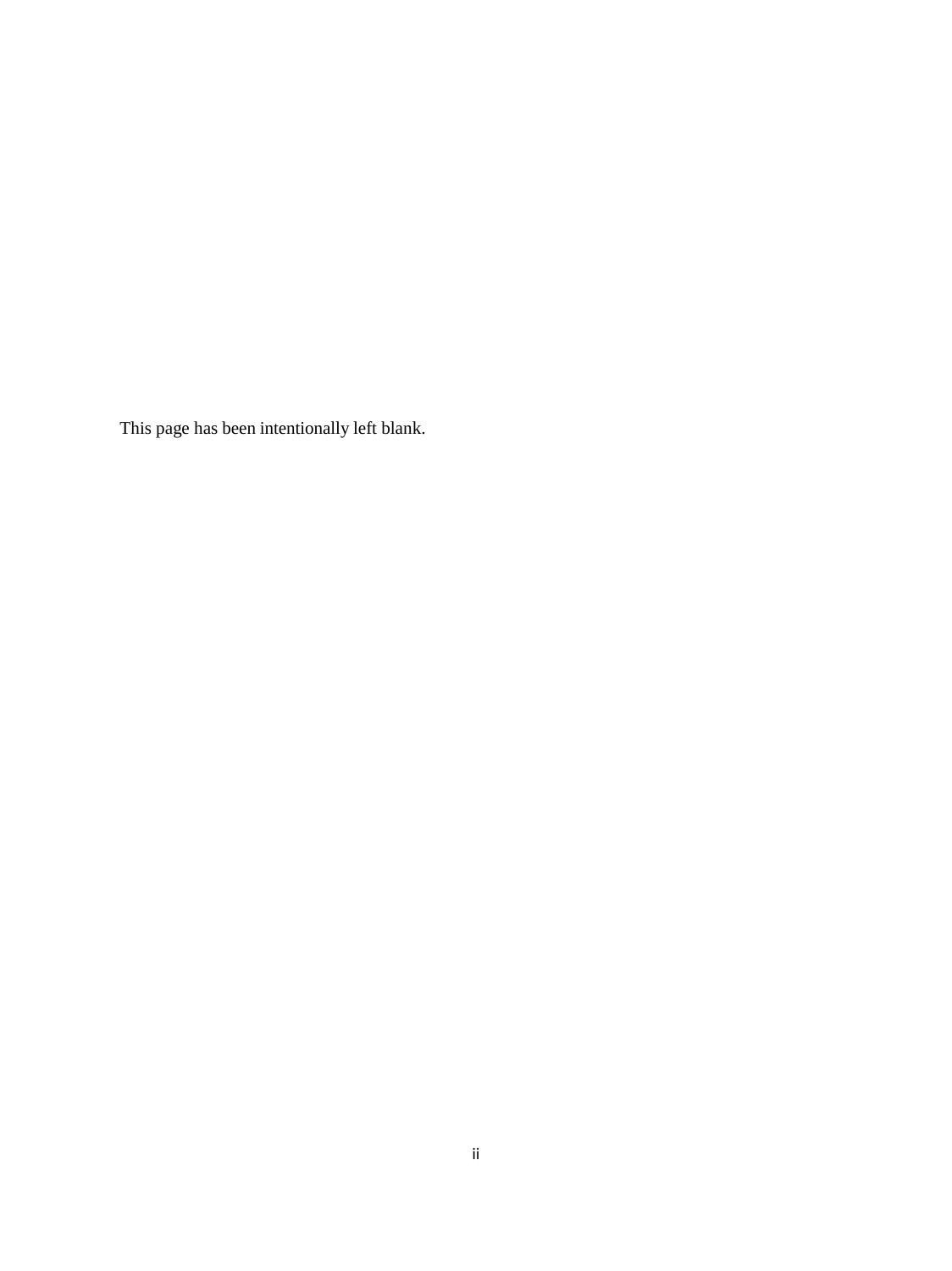# **Table of Contents**

| <b>Code Title</b> | Page |
|-------------------|------|
|                   |      |
|                   |      |
|                   |      |
|                   |      |
|                   |      |
|                   |      |
|                   |      |
|                   |      |
|                   |      |
|                   |      |
|                   |      |
|                   |      |
|                   |      |
|                   |      |
|                   |      |
|                   |      |
|                   |      |
|                   |      |
|                   |      |
|                   |      |
|                   |      |
|                   |      |
|                   |      |
|                   |      |
|                   |      |
|                   |      |
|                   |      |
|                   |      |
|                   |      |
|                   |      |
|                   |      |
|                   |      |
|                   |      |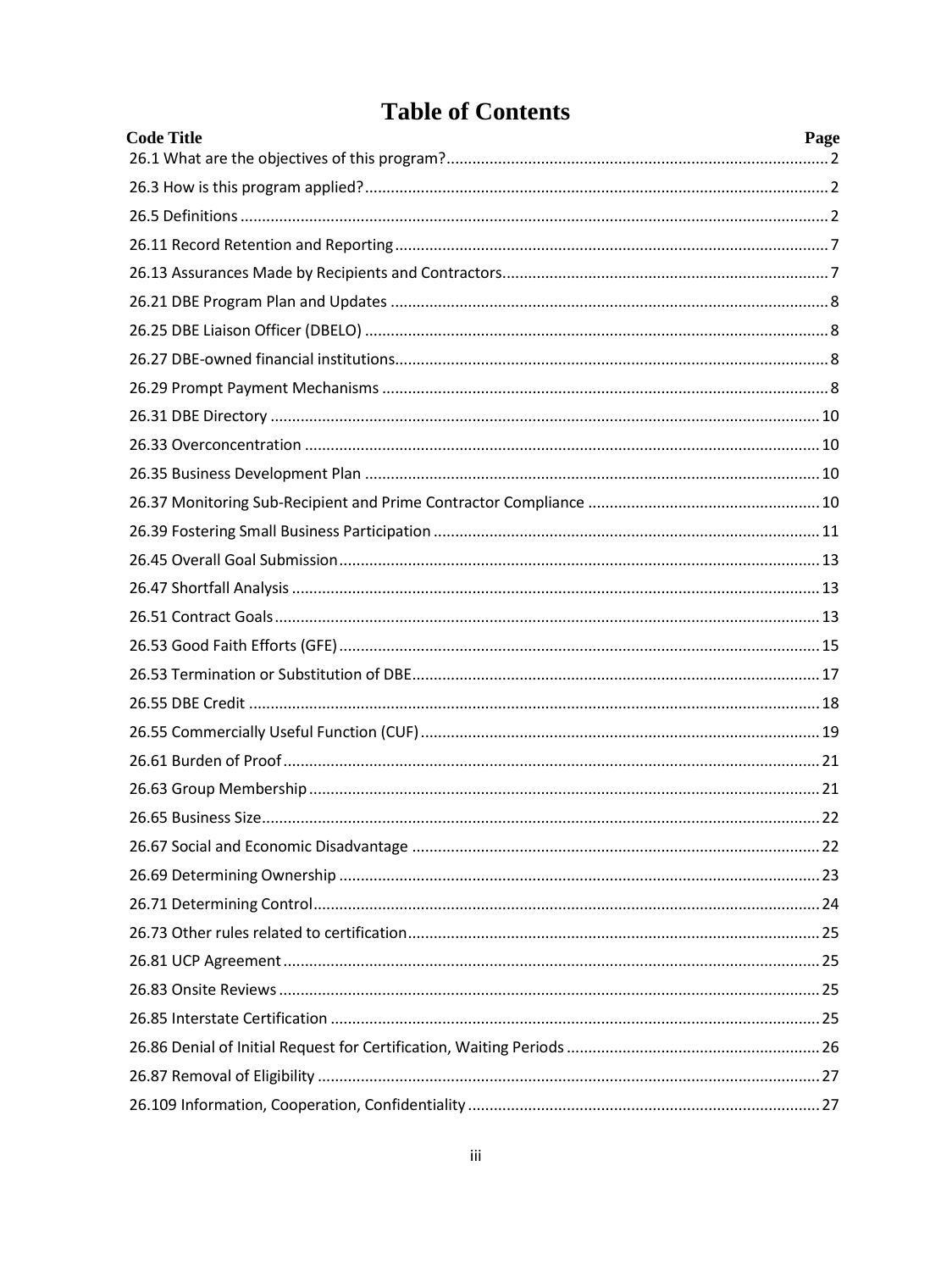# **Policy Statement and Objective**

The Iowa Department of Transportation (DOT) has prepared its disadvantaged business enterprise (DBE) program to meet Federal DBE regulations set f01th in 49 CFR part 26. To continue receiving Federal financial assistance appropriated under FAST Act, the Iowa DOT must comply with these regulations.

Consistent with requirements of 49 CFR part 26, it is the policy of the Iowa DOT to ensure that DBEs have equal opportunities to receive and participate in U.S. DOT-assisted contracts. To accomplish this objective, the Iowa DOT will take the following actions:

- 1. Ensure nondiscrimination in the award and administration of U.S. DOT-assisted contracts
- 2. Create a level playing field on which DBEs can compete fairly for U.S. DOT-assisted contracts
- 3. Ensure that the DBE program is narrowly-tailored in accordance with applicable laws
- 4. Ensure that only firms, fully meeting the eligibility standards of 49 CFR part 26, are permitted to participate as DBEs
- 5. Help remove barriers to the participation of DBEs in U.S. DOT-assisted contracts
- 6. Assist in the development of DBE firms, enabling them to successfully compete outside the DBE program

This policy statement has been distributed to all offices of the Iowa DOT, as well as to all DBE and non-DBE businesses that perform work on U.S. DOT-assisted contracts. The statement will also be published in *The Des Moines Register.*

Mark Lowe, Di Iowa Department of Transportation

 $9/41/2018$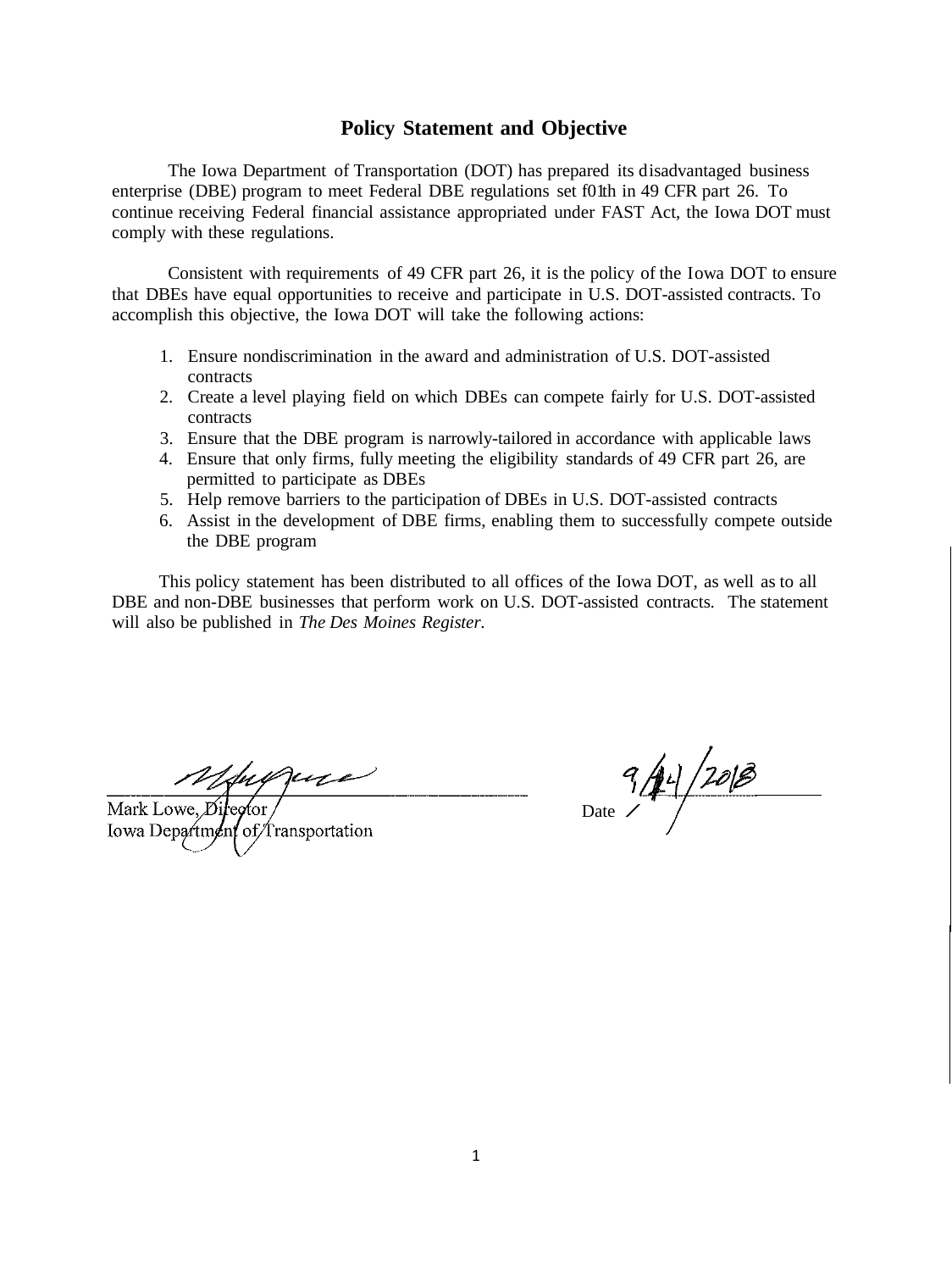# **General - 49 CFR Part 26**

# <span id="page-4-0"></span>**26.1 What are the objectives of this program?**

The purpose of this program is to set forth the objectives and procedures for implementing a Disadvantaged Business Enterprise (DBE) Program for the Iowa Department of Transportation (Iowa DOT). The intent of the DBE program is to provide reasonable opportunities for DBEs to compete for and perform on contracts financed in whole or in part with federal financial assistance, in an effort to achieve the level of DBE participation that would be achieved absent discrimination. The authority for this program is 49 CFR Part 26.

The Department has the goal of achieving the following:

- (a) To ensure nondiscrimination in the award and administration of DOT-assisted contracts in the Department's transit program
- (b) To create a level playing field on which DBEs can compete fairly for contracts
- (c) To ensure that the Department's DBE program is narrowly tailored in accordance with applicable law
- (d) To ensure that only firms that fully meet the eligibility standards are permitted to participate as DBEs
- (e) To help remove barriers to the participation of DBE firms in contracts administered by the **Department**
- (f) To assist in the development of firms that can compete successfully in the marketplace outside the DBE program
- (g) To establish solicitation, award and contract administration procedures that will ensure that DBEs are provided the fullest opportunities to participate
- (h) To ensure that contractors and other parties to federally assisted contracts and agreements let and/or administered by the Department abide by this program and the contract provisions that relate to the DBE program

# <span id="page-4-1"></span>**26.3 How is this program applied?**

The Iowa DOT, as a recipient of Federal funds, administers the DBE program in compliance with all laws, regulations, Executive Orders and guidance.

# <span id="page-4-2"></span>**26.5 Definitions**

*Affiliation* has the same meaning the term has in the Small Business Administration (SBA) regulations, 13 CFR part 121.

(1) Except as otherwise provided in 13 CFR part 121, concerns are affiliates of each other when, either directly or indirectly:

- (i) One concern controls or has the power to control the other; or
- (ii) A third party or parties control or has the power to control both; or
- (iii) An identity of interest between or among parties exists such that affiliation may be found.

(2) In determining whether affiliation exists, it is necessary to consider all appropriate factors, including common ownership, common management, and contractual relationships. Affiliates must be considered together in determining whether a concern meets small business size criteria and the statutory cap on the participation of firms in the DBE program.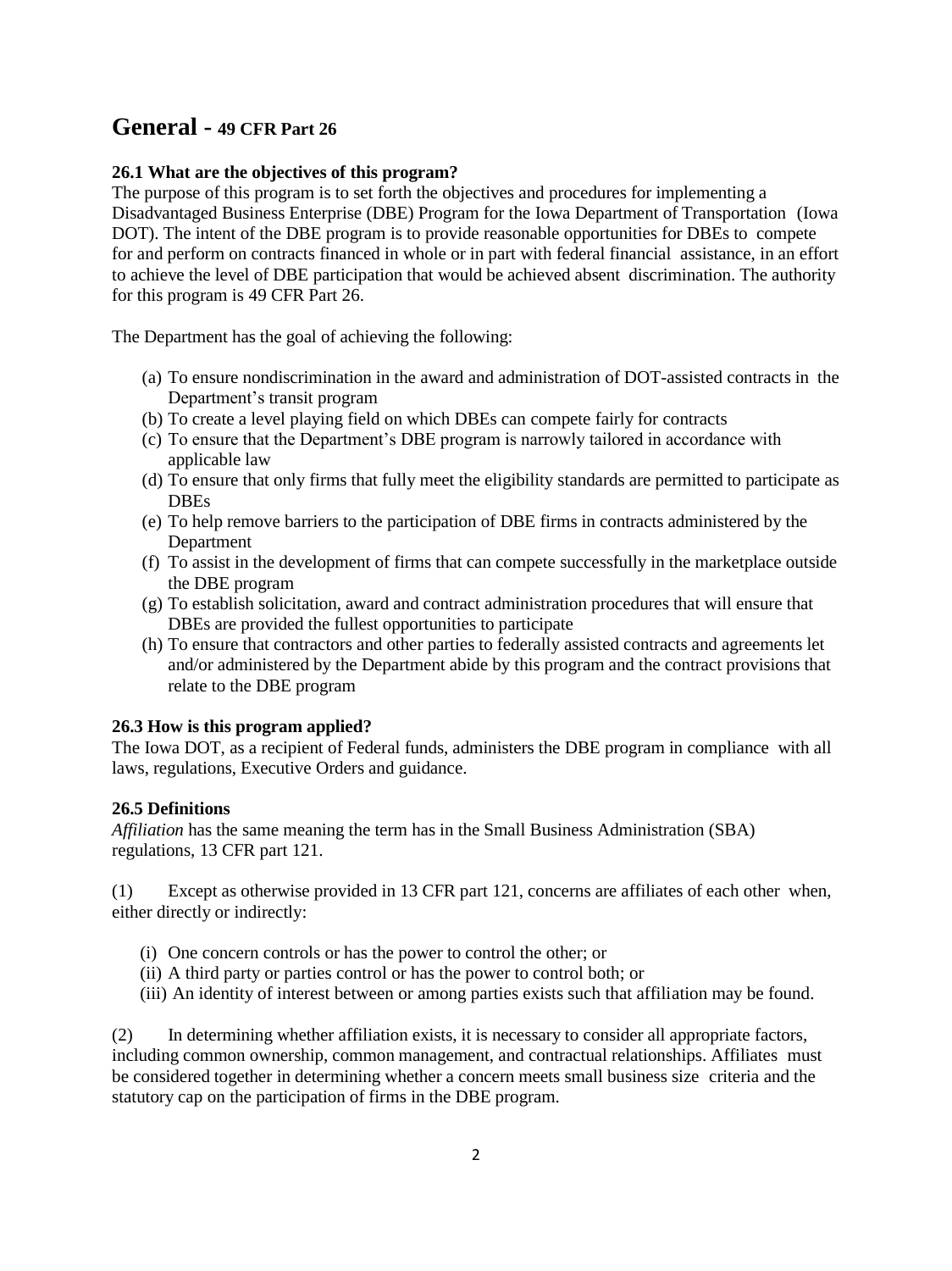*Alaska Native* means a citizen of the United States who is a person of one-fourth degree or more Alaskan Indian (including Tsimshian Indians not enrolled in the Metlaktla Indian Community), Eskimo, or Aleut blood, or a combination of those bloodlines. The term includes, in the absence of proof of a minimum blood quantum, any citizen whom a Native village or Native group regards as an Alaska Native if their father or mother is regarded as an Alaska Native.

*Alaska Native Corporation* (ANC) means any Regional Corporation, Village Corporation, Urban Corporation, or Group Corporation organized under the laws of the State of Alaska in accordance with the Alaska Native Claims Settlement Act, as amended (43 U.S.C. 1601, *et seq.*).

*Assets* mean all the property of a person available for paying debts or for distribution, including one's respective share of jointly held assets. This includes, but is not limited to, cash on hand and in banks, savings accounts, IRA or other retirement accounts, accounts receivable, life insurance, stocks and bonds, real estate, and personal property.

*Business, business concern or business enterprise* means an entity organized for profit with a place of business located in the United States, and which operates primarily within the United States or which makes a significant contribution to the United States economy through payment of taxes or use of American products, materials, or labor.

*Compliance* means that a recipient has correctly implemented the requirements of this part.

*Contingent Liability* means a liability that depends on the occurrence of a future and uncertain event. This includes, but is not limited to, guaranty for debts owed by the applicant concern, legal claims and judgments, and provisions for federal income tax.

*Contract* means a legally binding relationship obligating a seller to furnish supplies or services (including, but not limited to, construction and professional services) and the buyer to pay for them. For purposes of this part, a lease is considered to be a contract.

*Contractor* means one who participates, through a contract or subcontract (at any tier), in a DOTassisted highway, transit, or airport program.

*Days* mean calendar days. In computing any period of time described in this part, the day from which the period begins to run is not counted, and when the last day of the period is a Saturday, Sunday, or Federal holiday, the period extends to the next day that is not a Saturday, Sunday, or Federal holiday. Similarly, in circumstances where the recipient's offices are closed for all or part of the last day, the period extends to the next day on which the agency is open.

*Department* or *DOT* means the U.S. Department of Transportation, including the Office of the Secretary, the Federal Highway Administration (FHWA), the Federal Transit Administration (FTA), and the Federal Aviation Administration (FAA).

*Disadvantaged business enterprise* or *DBE* means a for-profit small business concern:

(1) That is at least 51 percent owned by one or more individuals who are both socially and economically disadvantaged or, in the case of a corporation, in which 51 percent of the stock is owned by one or more such individuals; and

(2) Whose management and daily business operations are controlled by one or more of the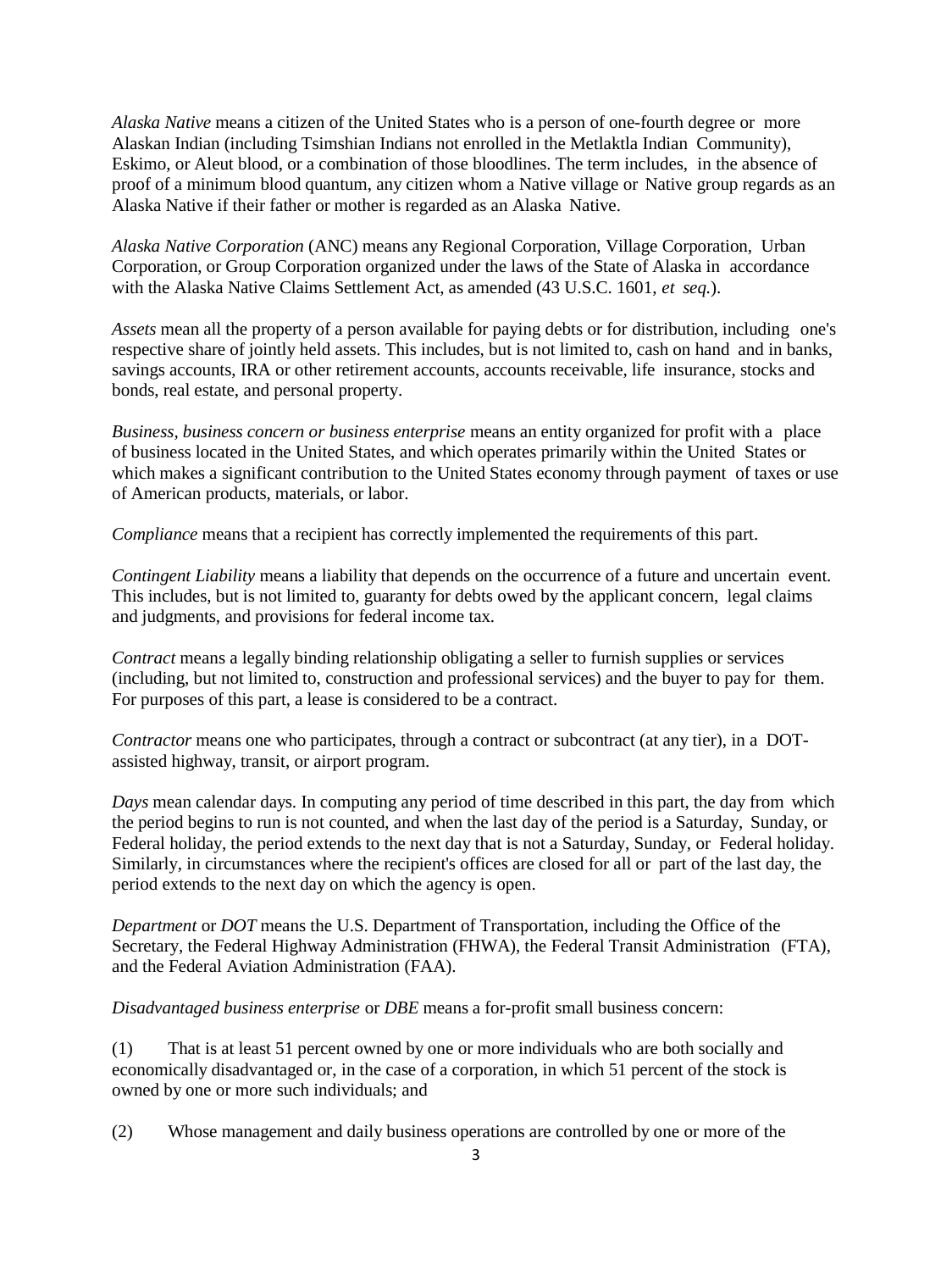socially and economically disadvantaged individuals who own it.

*DOT-assisted contract* means any contract between a recipient and a contractor (at any tier) funded in whole or in part with DOT financial assistance, including letters of credit or loan guarantees, except a contract solely for the purchase of land.

*Good faith efforts* mean efforts to achieve a DBE goal or other requirement of this part which, by their scope, intensity, and appropriateness to the objective, can reasonably be expected to fulfill the program requirement.

*Home state* means the state in which a DBE firm or applicant for DBE certification maintains its principal place of business.

*Immediate family member* means father, mother, husband, wife, son, daughter, brother, sister, grandfather, grandmother, father-in-law, mother-in-law, sister-in-law, brother-in-law, and domestic partner and civil unions recognized under State law.

*Indian tribe* means any Indian tribe, band, nation, or other organized group or community of Indians, including any ANC, which is recognized as eligible for the special programs and services provided by the United States to Indians because of their status as Indians, or is recognized as such by the State in which the tribe, band, nation, group, or community resides. See definition of "tribally-owned concern" in this section.

*Joint venture* means an association of a DBE firm and one or more other firms to carry out a single, for-profit business enterprise, for which the parties combine their property, capital, efforts, skills and knowledge, and in which the DBE is responsible for a distinct, clearly defined portion of the work of the contract and whose share in the capital contribution, control, management, risks, and profits of the joint venture are commensurate with its ownership interest.

*Liabilities* mean financial or pecuniary obligations. This includes, but is not limited to, accounts payable, notes payable to banks or others, installment accounts, mortgages on real estate, and unpaid taxes.

*Native Hawaiian* means any individual whose ancestors were natives, prior to 1778, of the area which now comprises the State of Hawaii.

*Native Hawaiian Organization* means any community service organization serving Native Hawaiians in the State of Hawaii which is a not-for-profit organization chartered by the State of Hawaii, is controlled by Native Hawaiians, and whose business activities will principally benefit such Native Hawaiians.

*Noncompliance* means that a recipient has not correctly implemented the requirements of this part.

*Operating Administration* or *OA* means any of the following parts of DOT: Federal Aviation Administration (FAA), Federal Highway Administration (FHWA), and Federal Transit Administration (FTA). The "Administrator" of an operating administration includes his or her designees.

*Personal net worth* means the net value of the assets of an individual remaining after total liabilities are deducted. An individual's personal net worth does not include: The individual's ownership interest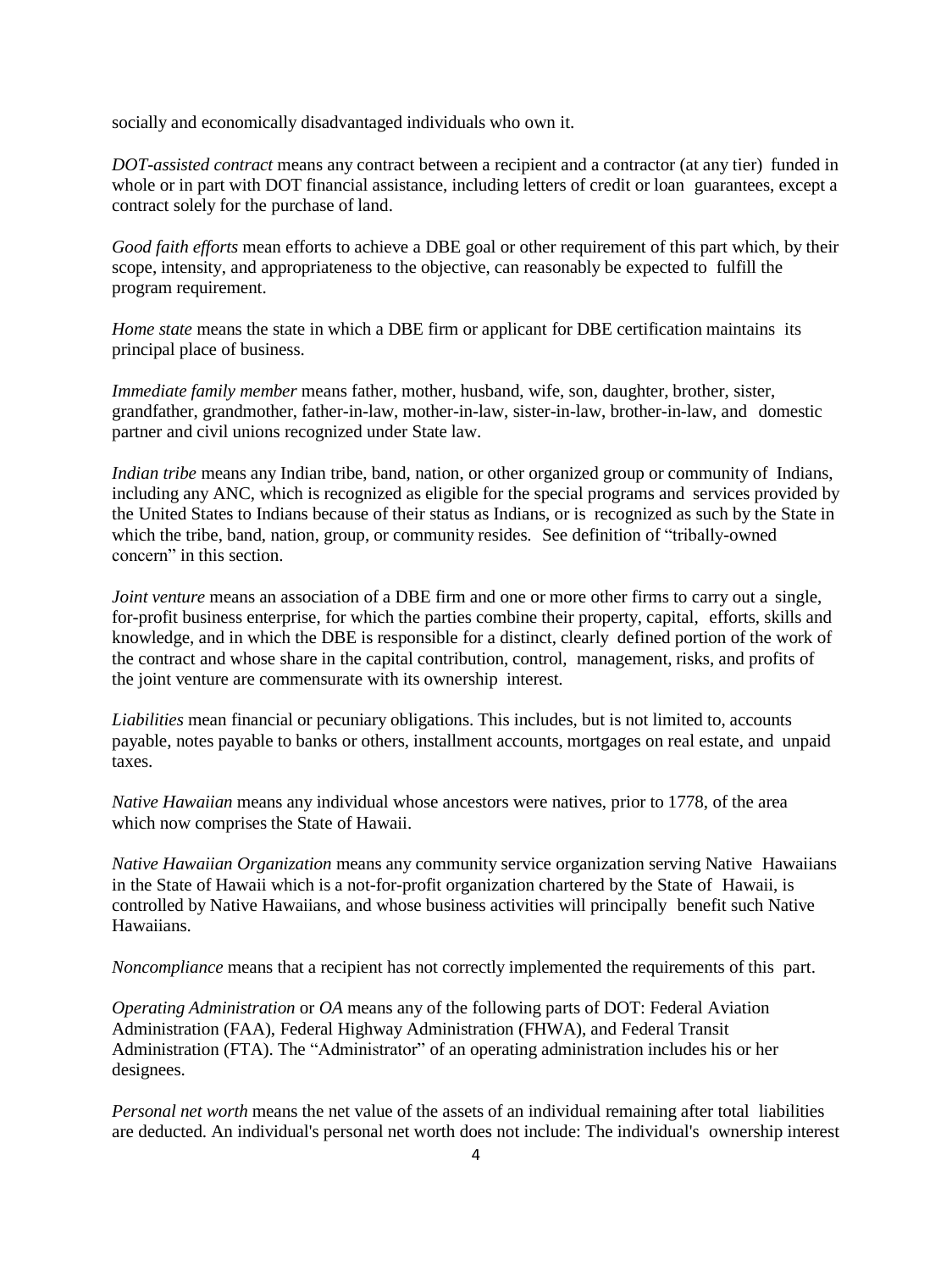in an applicant or participating DBE firm or the individual's equity in his or her primary place of residence. An individual's personal net worth includes only his or her own share of assets held jointly or as community property with the individual's spouse.

*Primary industry classification* means the most current North American Industry Classification System (NAICS) designation which best describes the primary business of a firm. The NAICS is described in the North American Industry Classification Manual—United States, which is available on the Internet at the U.S. Census Bureau Web site: *[http://www.census.gov/eos/www/naics/.](http://www.census.gov/eos/www/naics/)*

*Primary recipient* means a recipient which receives DOT financial assistance and passes some or all of it on to another recipient.

*Principal place of business* means the business location where the individuals who manage the firm's day-to-day operations spend most working hours. If the offices from which management is directed and where the business records are kept are in different locations, the recipient will determine the principal place of business.

*Program* means any undertaking on a recipient's part to use DOT financial assistance, authorized by the laws to which this part applies.

*Race-conscious* measure or program is one that is focused specifically on assisting only DBEs, including women-owned DBEs.

*Race-neutral* measure or program is one that is, or can be, used to assist all small businesses. For the purposes of this part, *race-neutral* includes gender-neutrality.

*Recipient* is any entity, public or private, to which DOT financial assistance is extended, whether directly or through another recipient, through the programs of the FAA, FHWA, or FTA, or who has applied for such assistance.

*Secretary* means the Secretary of Transportation or his/her designee.

*Set-aside* means a contracting practice restricting eligibility for the competitive award of a contract solely to DBE firms.

*Small Business Administration* or *SBA* means the United States Small Business Administration. *SBA certified firm* refers to firms that have a current, valid certification from or recognized by the SBA under the 8(a) BD or SDB programs.

*Small business concern* means, with respect to firms seeking to participate as DBEs in DOT- assisted contracts, a small business concern as defined pursuant to section 3 of the Small Business Act and Small Business Administration regulations implementing it (13 CFR part 121) that also does not exceed the cap on average annual gross receipts specified in §26.65(b).

*Socially and economically disadvantaged individual* means any individual who is a citizen (or lawfully admitted permanent resident) of the United States and who has been subjected to racial or ethnic prejudice or cultural bias within American society because of his or her identity as a member of groups and without regard to his or her individual qualities. The social disadvantage must stem from circumstances beyond the individual's control.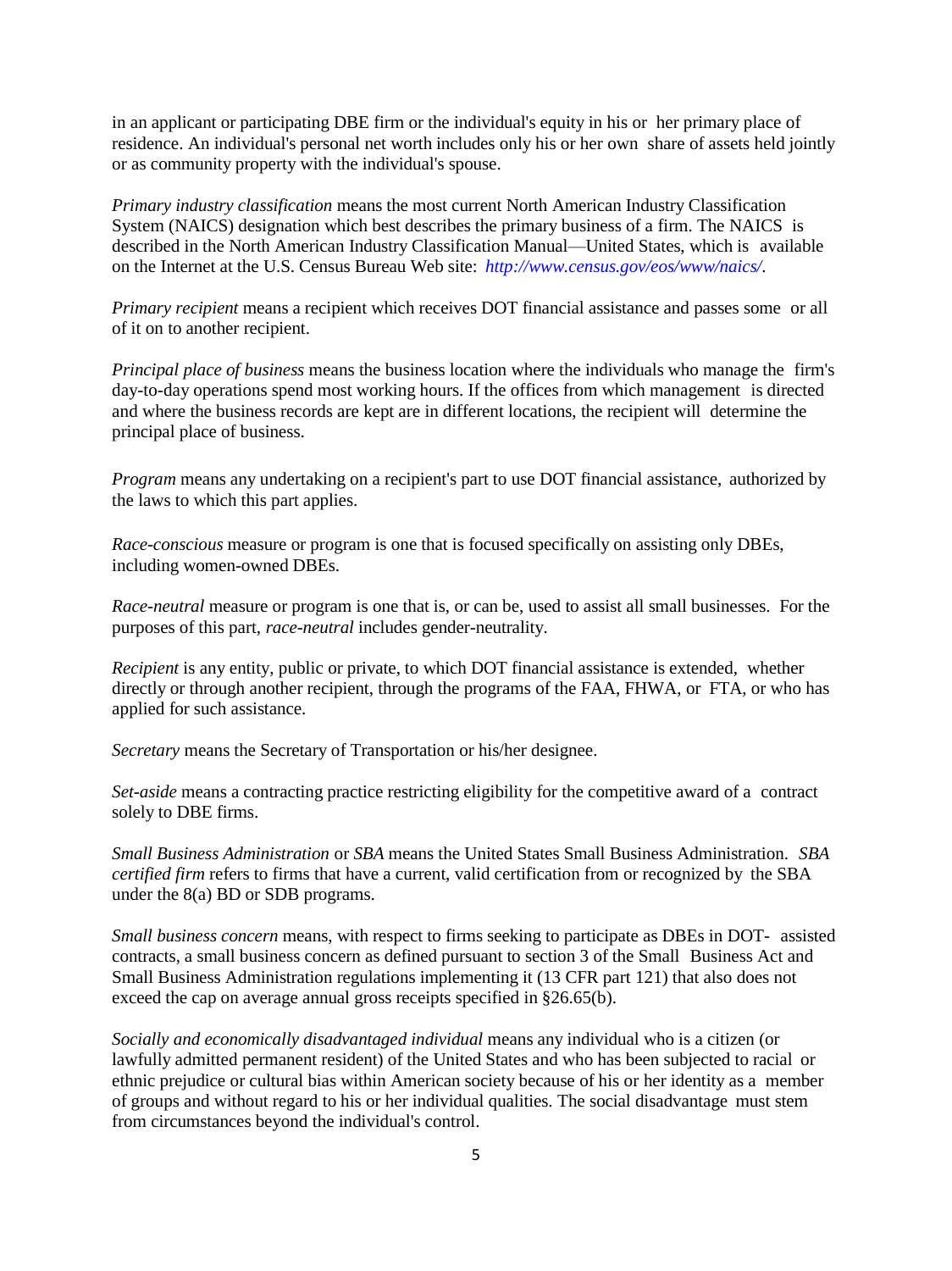(1) Any individual who a recipient finds to be a socially and economically disadvantaged individual on a case-by-case basis. An individual must demonstrate that he or she has held himself or herself out as a member of a designated group if you require it.

(2) Any individual in the following groups, members of which are rebuttably presumed to be socially and economically disadvantaged:

- (i) "Black Americans," which includes persons having origins in any of the Black racial groups of Africa;
- (ii) "Hispanic Americans," which includes persons of Mexican, Puerto Rican, Cuban, Dominican, Central or South American, or other Spanish or Portuguese culture or origin, regardless of race;
- (iii)"Native Americans," which includes persons who are enrolled members of a federally or State recognized Indian tribe, Alaska Natives, or Native Hawaiians;
- (iv) "Asian-Pacific Americans," which includes persons whose origins are from Japan, China, Taiwan, Korea, Burma (Myanmar), Vietnam, Laos, Cambodia (Kampuchea), Thailand, Malaysia, Indonesia, the Philippines, Brunei, Guam, the U.S. Trust Territories of the Pacific Islands (Republic of Palau), Republic of the Northern Marianas Islands, Samoa, Macao, Fiji, Tonga, Kirbati, Tuvalu, Nauru, Federated States of Micronesia, or Hong Kong;
- (v) "Subcontinent Asian Americans," which includes persons whose origins are from India, Pakistan, Bangladesh, Bhutan, the Maldives Islands, Nepal or Sri Lanka;
- (vi)Women;
- (vii) Any additional groups whose members are designated as socially and economically disadvantaged by the SBA, at such time as the SBA designation becomes effective.

(3) Being born in a particular country does not, standing alone, mean that a person is necessarily a member of one of the groups listed in this definition.

*Spouse* means a married person, including a person in a domestic partnership or a civil union recognized under State law.

*Transit vehicle manufacturer* means any manufacturer whose primary business purpose is to manufacture vehicles specifically built for public mass transportation. Such vehicles include, but are not limited to: Buses, rail cars, trolleys, ferries, and vehicles manufactured specifically for paratransit purposes. Producers of vehicles that receive post-production alterations or retrofitting to be used for public transportation purposes (e.g., so-called cutaway vehicles, vans customized for service to people with disabilities) are also considered transit vehicle manufacturers. Businesses that manufacture, mass-produce, or distribute vehicles solely for personal use and for sale "off the lot" are not considered transit vehicle manufacturers.

*Tribally-owned concern* means any concern at least 51 percent owned by an Indian tribe as defined in this section.

*You* refers to a recipient, unless a statement in the text of this part or the context requires otherwise (i.e., 'You must do XYZ' means that recipients must do XYZ).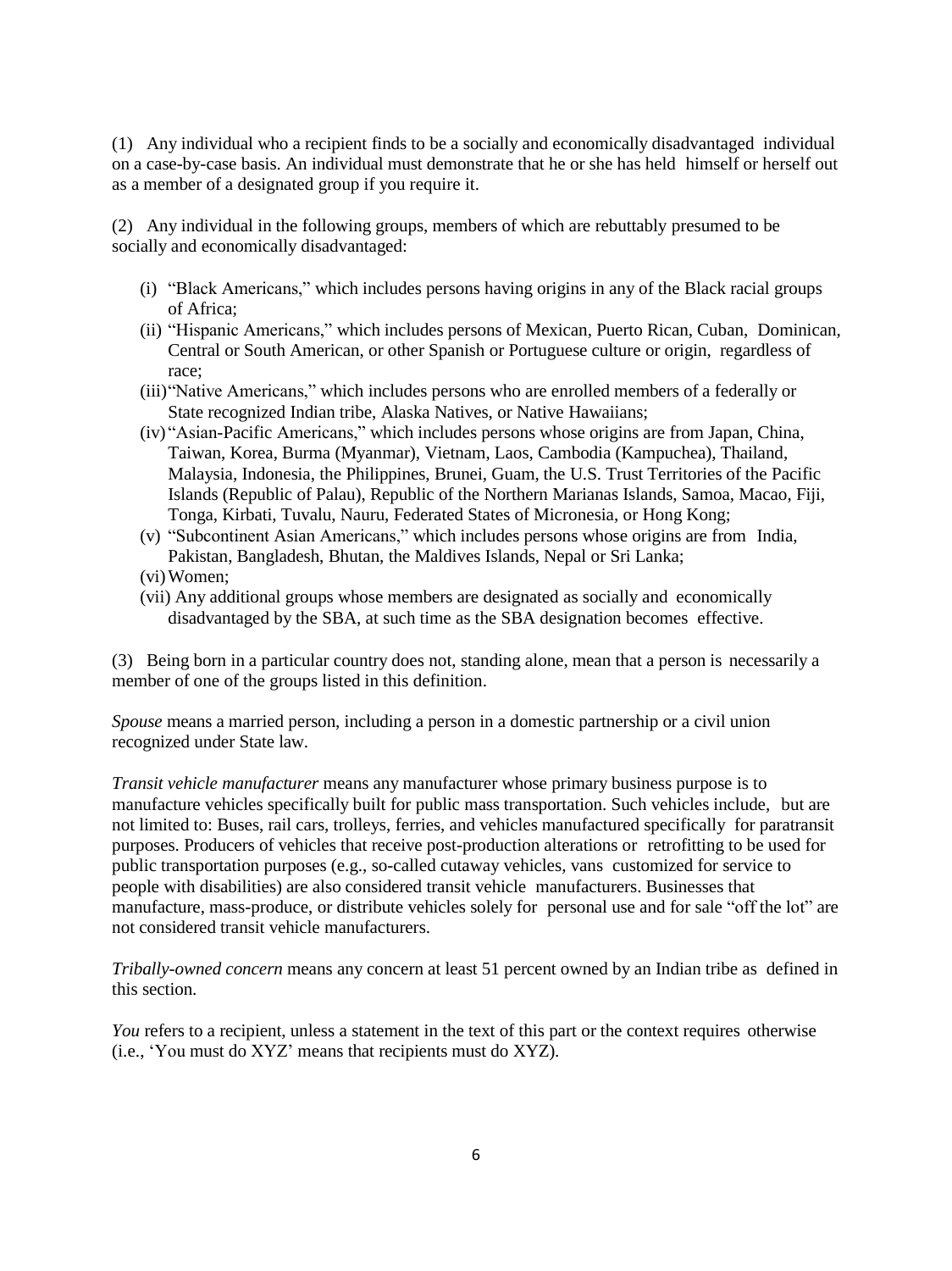# <span id="page-9-0"></span>**26.11 Record Retention and Reporting**

(a) Uniform Report: The Iowa Department of Transportation is committed to transmitting the Uniform Report of DBE Awards or Commitments and Payments report during both the first half of the federal fiscal year and the second half of the federal fiscal year, on or before the established due dates. Further, the Iowa DOT is committed to using the format specified and included at 49 CFR Part 26, Appendix B.

(b) The Iowa DOT will report DBE participation on a semiannual basis, in accordance with instruction provided by the Federal Highway Administration. These reports will be submitted on or before June 1 and December 1 of each year and will utilize the *Uniform Report of DBE Commitments/Awards and Payments* form.

(c) Bidders List: The Iowa DOT maintains a bidders list. The purpose of this list it to provide the Department with the most accurate data possible related to the universe of DBE and non- DBE contractors and subcontractors for use in helping the Department set overall goals. The list will be updated periodically by obtaining information in all DBE and non-DBE firms that bid or quote on DOT assisted contracts. The updated bidders list is maintained electronically.

The bidder's list will include the following information:

- (i) Firm name
- (ii) Firm address
- (iii)Firm's status and DBE or non-DBE
- (iv)Age of the firm
- (v) The annual gross receipts of the firm which will be reported in bracketed format.

(d) Maintain Records of Certified Firms: The Iowa DOT is committed to retaining application packages for each DBE certified by Iowa including affidavits of no change, changes submitted by the certified firm and onsite reports indefinitely. Records related to the DBE program, and not set forth above, will be retained for a minimum of three (3) years. These records are maintained in the Iowa DOT's Electronic Records Management System. Access to confidential information is strictly limited to only those persons responsible for administration of the DBE program.

(e) UCP Information to OST: The Iowa DOT is committed to providing the Departmental Office of Civil Rights with DBE UCP information as requested and pursuant to the FAST Act or the authorizing legislation in effect at the time. This information will be provided by January 1 of each year.

# <span id="page-9-1"></span>**26.13 Assurances Made by Recipients and Contractors**

Contract Sanctions: The Iowa DOT currently requires the use of a clause that is substantially similar, but not identical to that set out below. The Department will make the necessary Standard Specification changes to require that all its contracts with contractors will include the following language:

*The contractor, sub-recipient, or subcontractor shall not discriminate on the basis of race, color, national origin, or sex in the performance of this contract. The contractor shall carry out applicable requirements of 49 CFR Part 26 in the award and administration of DOT-assisted contracts. Failure by the contractor to carry out these requirements is a material breach of this contract, which may result in the termination of this contract or such other remedy as the recipient deems appropriate.*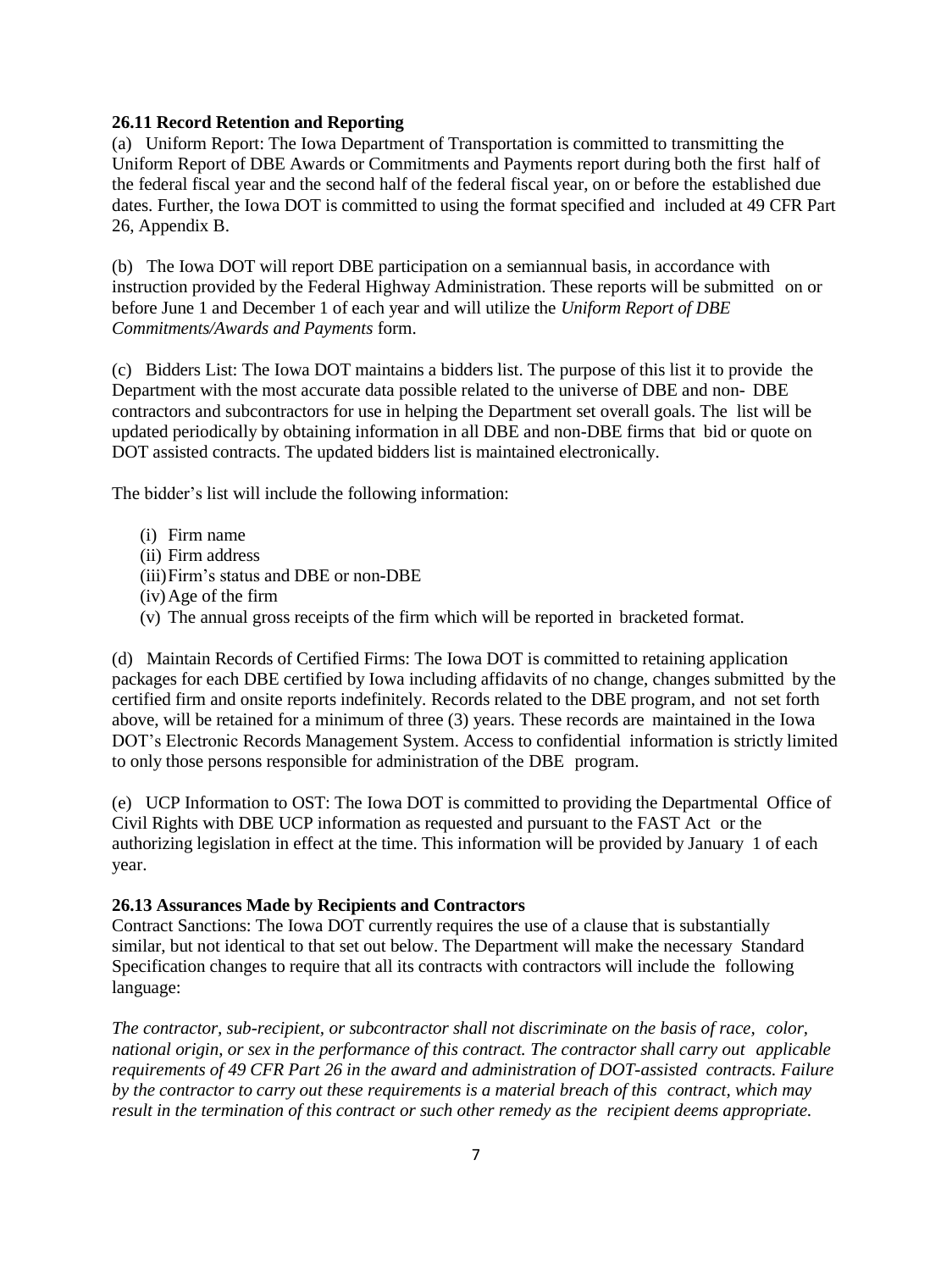# <span id="page-10-0"></span>**26.21 DBE Program Plan and Updates**

The Iowa DOT affirms that its DBE Plan will be updated and approved by FHWA whenever significant and/or substantive changes are made to the currently approved Plan. Further, all subrecipients of FHWA funds through the Iowa DOT are required to comply with the prime recipient's/Iowa DOT's DBE Plan; these sub-recipients may not develop or implement a Plan independent of that of the Iowa DOT.

# <span id="page-10-1"></span>**26.25 DBE Liaison Officer (DBELO)**

The DBE Liaison Officer for the Iowa DOT is:

Todd Sadler, Director Office of Employee Services Iowa DOT 800 Lincoln Way Ames, Iowa 50010

The DBELO is responsible for implementing all aspects of the DBE program, including but not limited to: review of application audit reports to ensure compliance with 49 CFR Part 26, attending training and supporting training opportunities for staff, input into the development of the annual DBE Workshop and approving the final agenda. An Organization Chart is attached as Attachment A.

# <span id="page-10-2"></span>**26.27 DBE-owned financial institutions**

The Iowa DOT encourages utilizing the services of financial institutions owned and controlled by socially and economically disadvantaged individuals in Iowa. Pinnacle Bank of Marshalltown is such an institution. The Iowa DOT encourage their use by Sub-recipients, prime contractors and subcontractors.

# <span id="page-10-3"></span>**PROMPT PAYMENT**

### **26.29 Prompt Payment Mechanisms**

(a) **Prompt Payment Clause:** The following language is to be included in each contract: *The Contractor shall promptly pay each subcontractor. Any delay or postponement of payment among the parties may take place only for good cause, with written notification to the subcontractor. A payment, excluding retainage, to a subcontractor for satisfactory performance of the subcontractor's work shall be made by the Contractor no later than one of the following, as applicable:*

- *(1) Seven calendar days after the Contractor receives payment for the subcontractor's work.*
- *(2) Seven calendar days after the Contractor could have received payment for the subcontractor's work, if the reason for nonpayment is not the subcontractor's fault.*

Return of Retainage: Three percent (3%) of each progress estimate will be deducted and held as retainage on the first \$1,000,000 paid on a contract, with no additional retainage withheld on the remainder of the contract payment amount. This retainage is held exclusively for claims filed in accordance with Chapter 573 of the Code of Iowa and shall not be considered as an encumbrance on work performed by a subcontractor.

The Contractor may withhold up to five percent (5%) of each progress estimate on work performed by subcontractors. All retained funds due a subcontractor shall be payable by the Contractor within 30 calendar days after the date of satisfactory completion of the work by the subcontractor. The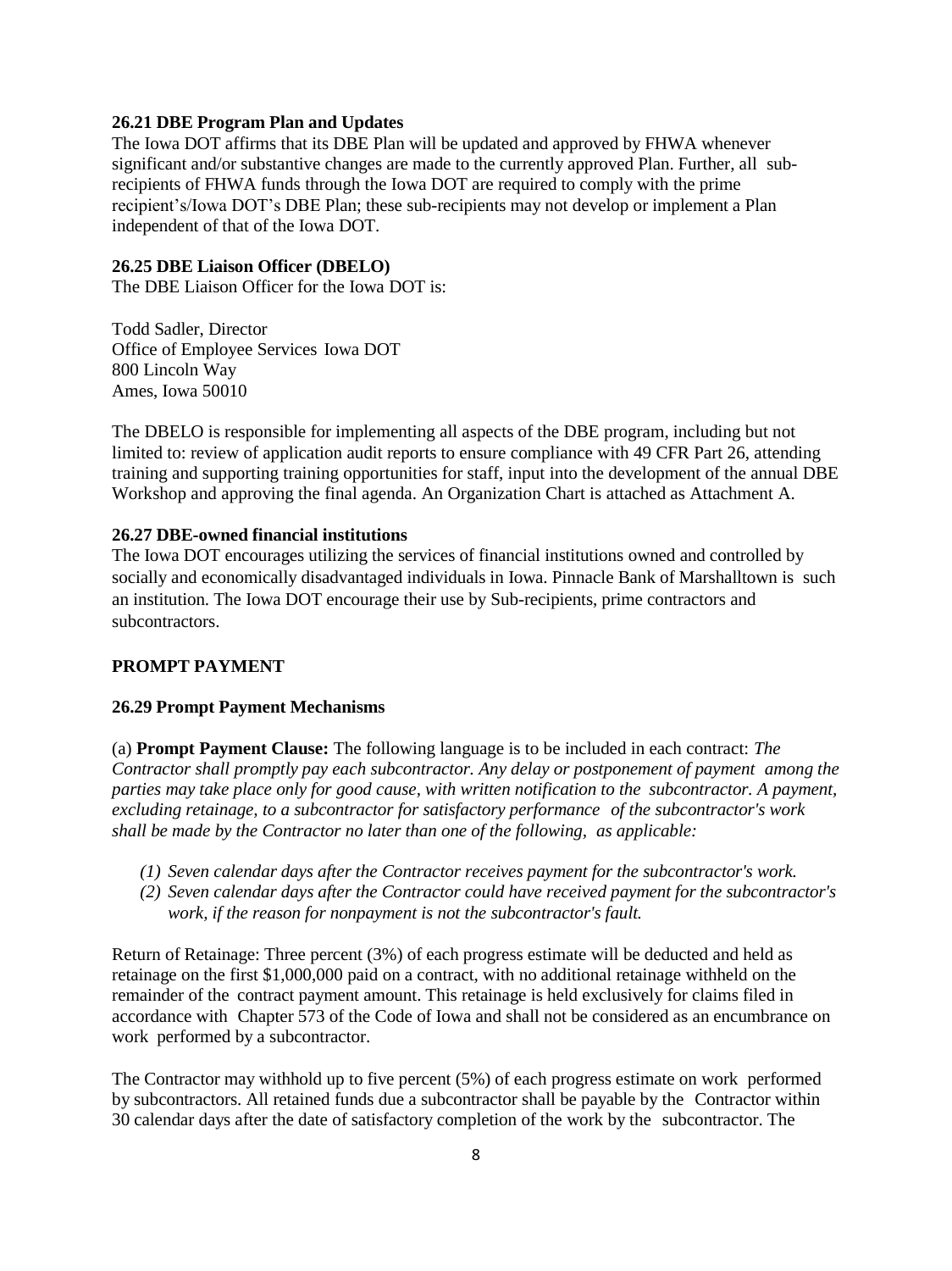subcontractor's work is satisfactorily completed when all requirements called for in the subcontract have been accomplished and required documentation provided by the subcontractor. These payments will be documented and certified by the prime contractor at the completion of the project on form 518002 which shall be submitted with the final voucher. The form will be forwarded to the Office of Employee Services, Civil Rights Team. The Civil Rights Team will track each Prime Contractor's performance. Any non-complying reports without acceptable documentation will be reviewed.

Prime Contractors demonstrating a pattern of noncompliance without proper cause will be required to submit an action plan to correct the deficiencies and may result in price adjustment credits or suspension of bidding qualification in accord with Article 1102.03, A,2. Non-bonded subcontractors may be required to submit proof of payment for all material bills and wages to the Contractor before the Contractor is required to pay the retainage.

The Iowa DOT is implementing a process to post progress payment information on the Internet for projects paid by the Iowa DOT. Contractors and material suppliers will be able to view quantities paid to date and the quantities paid on the most recent progress voucher. <https://secure.iowadot.gov/ContractorPay/>

Compliance with prompt payment is the responsibility of both the contracting authority and contractor. If the Contractor feels the Contracting Authority has not complied with the prompt payment provisions, the initial attempt to resolve the issue shall be with the Project Engineer.

The attempt to resolve the issue shall include at least one written request to the Project Engineer, stating the project number, items of work, quantities, unit prices, dates work was performed, total amount owed and signature of a representative of the Contractor. If a subcontractor feels Contractor has not complied with the prompt payment provisions, the initial attempt to resolve the issue shall occur with the Contractor. The attempt to resolve the issue shall include at least one written request to the Contractor stating the project number, items of work, quantities, unit prices, dates work was performed, total amount owed and signature of a representative of the subcontractor.

If the initial attempt to resolve the issue does not result in satisfactory payment for completed work, the Contractor or subcontractor shall submit a written complaint to the Office of Employee Services, Civil Rights Team on Form 650197. The written complaint shall include copies of the correspondence with the Project Engineer or Contractor that provides the details stated above.

The Department will investigate and provide written response to the complainant within 15 business days of receipt of the complaint. The identity of complainants shall be kept confidential, at their election. If such confidentiality will hinder the investigation, proceeding or hearing, or result in a denial of appropriate administrative due process to other parties, the complainant must be advised for the purpose of waiving the privilege. Complainants are advised that, in some circumstances, failure to waive the privilege may result in the closure of the investigation or dismissal of the proceeding or hearing.

(b) Iowa DOT uses the following process for quarterly reviews of prompt payment, utilizing the first Project Status Report of each quarter:

- (1) Identify current projects in excess of \$1 million. Filter out projects under 60% complete and over 80% complete.
- (2) Filter out any non-federal aid projects.
- (3) Randomly select two projects from the resulting list. One of the two projects must be a large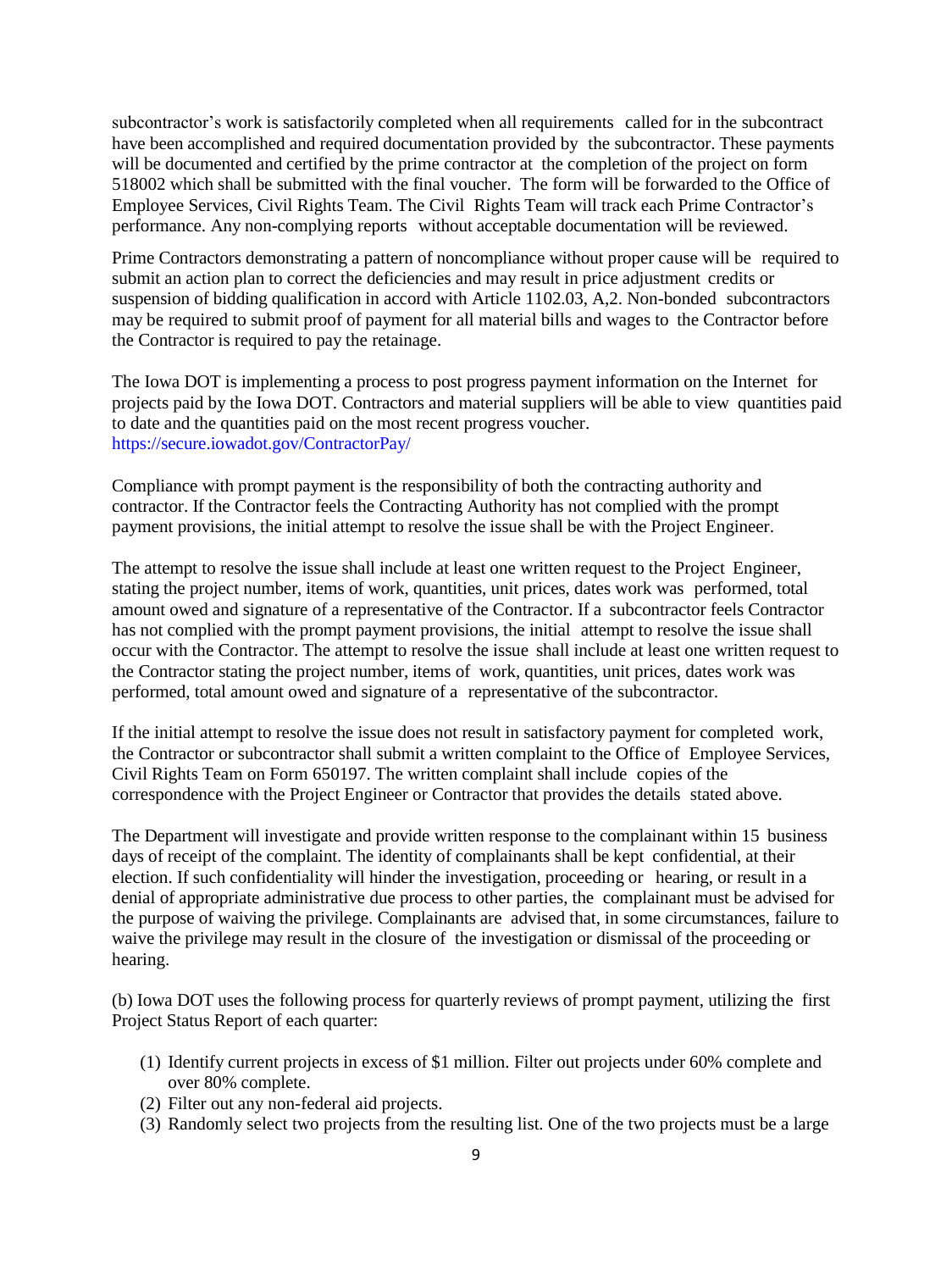project. A large project is one for which bids exceeded \$12 million.

- (4) Get list of subcontractors on selected project(s) from Field Manager.
- (5) Provide verification request form to subcontractors.
- (6) Review information returned

The returns are reviewed and analyzed for trends and potential violations of the prompt payment specification. If an unusual trend or potential violation is discovered, a meeting will be scheduled with the Assistant Contracts Engineer, Assistant Construction & Materials Engineer and the Civil Rights Coordinator, to discuss the findings and whether intervention and/or sanctions are appropriate.

For work extending over a period of more than one month, the Contractor will receive monthly progress estimate payments based on the amount of work completed. For Primary and Secondary projects in which the Contracting Authority is the Department or a county Board of Supervisors, these progress payments will be bi-weekly if requested by the Contractor. For late payment, the Contracting Authority will pay a penalty of 1.0% per month (or part of a month), or a minimum of \$250, whichever is the greater amount, on any work completed but not processed for payment within 14 calendar days after completion of the work. Completion of the work includes physical completion of the work and submittal of all paperwork required by the contract. Should a reasonable doubt arise as to the integrity of any part of the completed work, the payment for that portion will not be allowed until the cause for such doubt has been removed.

The Engineer's estimates of work completed will result in partial payments on the contract sum and the allowance of a progress payment by the Contracting Authority does not constitute final acceptance of the work upon which the payments are based.

# <span id="page-12-0"></span>**26.31 DBE Directory**

The Iowa DOT Civil Rights team is the only entity authorized and empowered to certify DBEs in the state of Iowa. There is only one DBE Directory, and it includes all DBEs certified in Iowa. This directory is updated on a continuous basis to ensure that each DBE is added to the directory immediately upon certification. The directory is available online. <https://secure.iowadot.gov/DBE/Home/Index/>

# <span id="page-12-1"></span>**26.33 Overconcentration**

In the event that the Iowa DOT receives allegations of overconcentration, or should a determination be made that overconcentration may exist, the matter shall be forwarded to the Federal Highway Administration–Iowa Division office for consultation.

# <span id="page-12-2"></span>**26.35 Business Development Plan**

The Iowa DOT developed and implemented a business development plan in cooperation with Iowa State University-InTrans. The program began offering services to participating DBE firms in FY 2017 and continues to offer services as of this update.

# <span id="page-12-3"></span>**26.37 Monitoring Sub-Recipient and Prime Contractor Compliance**

Highway construction practices involving DBEs are monitored at all stages, ranging from the initial request for subcontracts to dispute resolution and any necessary action consistent with applicable Federal, State and local laws and regulations.

If the Iowa DOT becomes aware of any false, fraudulent, or dishonest conduct in connection with its DBE program, it will take appropriate action consistent with applicable Federal, State and local laws and regulations. Such action could result in referral to the Department of Justice or the U.S. DOT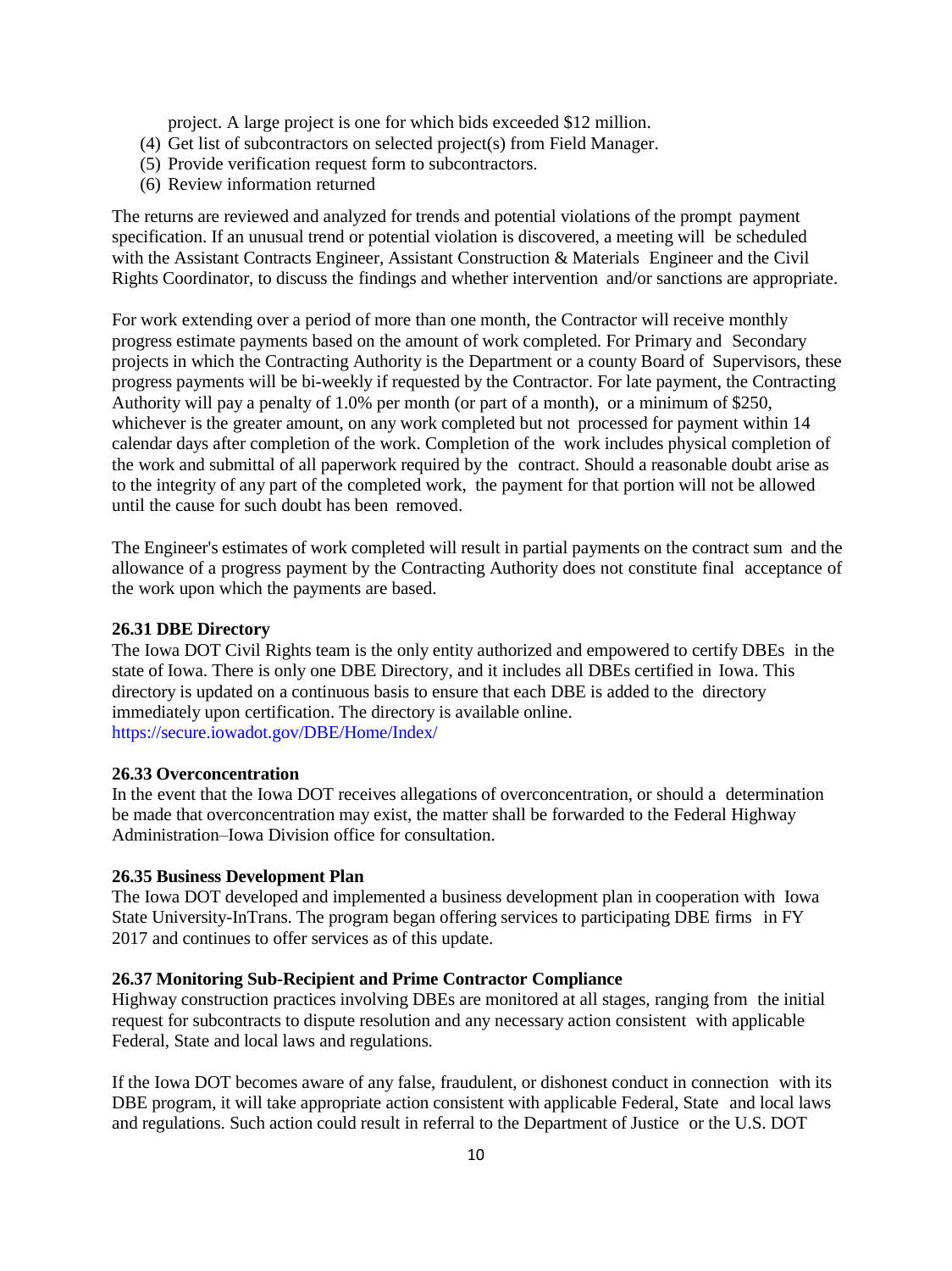Inspector General for possible criminal prosecution, suspension and debarment, a finding of nonresponsibility for future contracts and other possible sanctions and penalties.

# <span id="page-13-0"></span>**26.39 Fostering Small Business Participation**

The Iowa Department of Transportation recognizes the benefits of having many contractors and suppliers available to perform work on highway construction projects.

**Small Business** – A firm that meets the requirements of a Small Business as defined Iowa Code 15.102(8). "Small business" means any enterprise which is located in this state, which is operated for profit and under a single management, and which has either fewer than twenty employees or an annual gross income of less than four million dollars computed as the average of the three preceding fiscal years.

### **Developmental Specifications for Small Business Development Contracts**

DS-15045 provides a Description of the program, definitions, prequalification and necessary information to assist the Small Business Contractor in working with the Iowa Department of Transportation.

# **Small Business Certification Form 650064**

A certification form must be completed and returned to the Office of Employee Services Civil Rights team by noon the day before the letting and allows the contractor to self-certify that their company meets the requirements as defined by Iowa Code 15.102(8).

# **Small Business Development Contracts Funding and Size Limits**

\$1.2M off the top of MP, 3R and 4R will fund the Small Business Development Contracts and each district will have \$200K to work up into projects.

### **TSB Bond Waiver**

Iowa Code 12.44 requires agencies of state government to waive the requirement of satisfaction, performance, surety, or bid bonds for targeted small businesses which are able to demonstrate the inability of securing such a bond because of a lack of experience, lack of net worth, or lack of capital. This waiver will not apply to businesses with a record of repeated failure of substantial performance or material breach of contract in prior circumstances. The waiver will only be applied to a project or individual transaction amounting to fifty thousand dollars or less, notwithstanding Iowa Code section 573.2. In order to qualify, the TSB shall provide written evidence to the Department of inspections and appeals that the bond would otherwise be denied the business. The granting of the waiver will in no way relieve the business from its contractual obligations and will not preclude the Department from pursuing any remedies under law upon default or breach of contract. The Department of inspections and appeals will certify TSBs for eligibility and participation in this program and will make this information available to other state agencies.

# **Bidding for Contracts**

Only firms designated as approved Certified Small Business Contractors (CSBCs) by the Department will be allowed to bid on proposals designated for Small Business Contractors. Prequalification by the Department is not required, but the Department may require a CSBC to provide references or examples of similar types of work in order to be approved for bidding on individual proposals.

Prior to execution of a contract, the CSBC will be required to provide:

- 1. A Certificate of Insurance (as required by Article 1103.04 of the Standard Specifications) and
- 2. Either a Performance Bond (as required by Article 1103.05 of the Standard Specifications) or a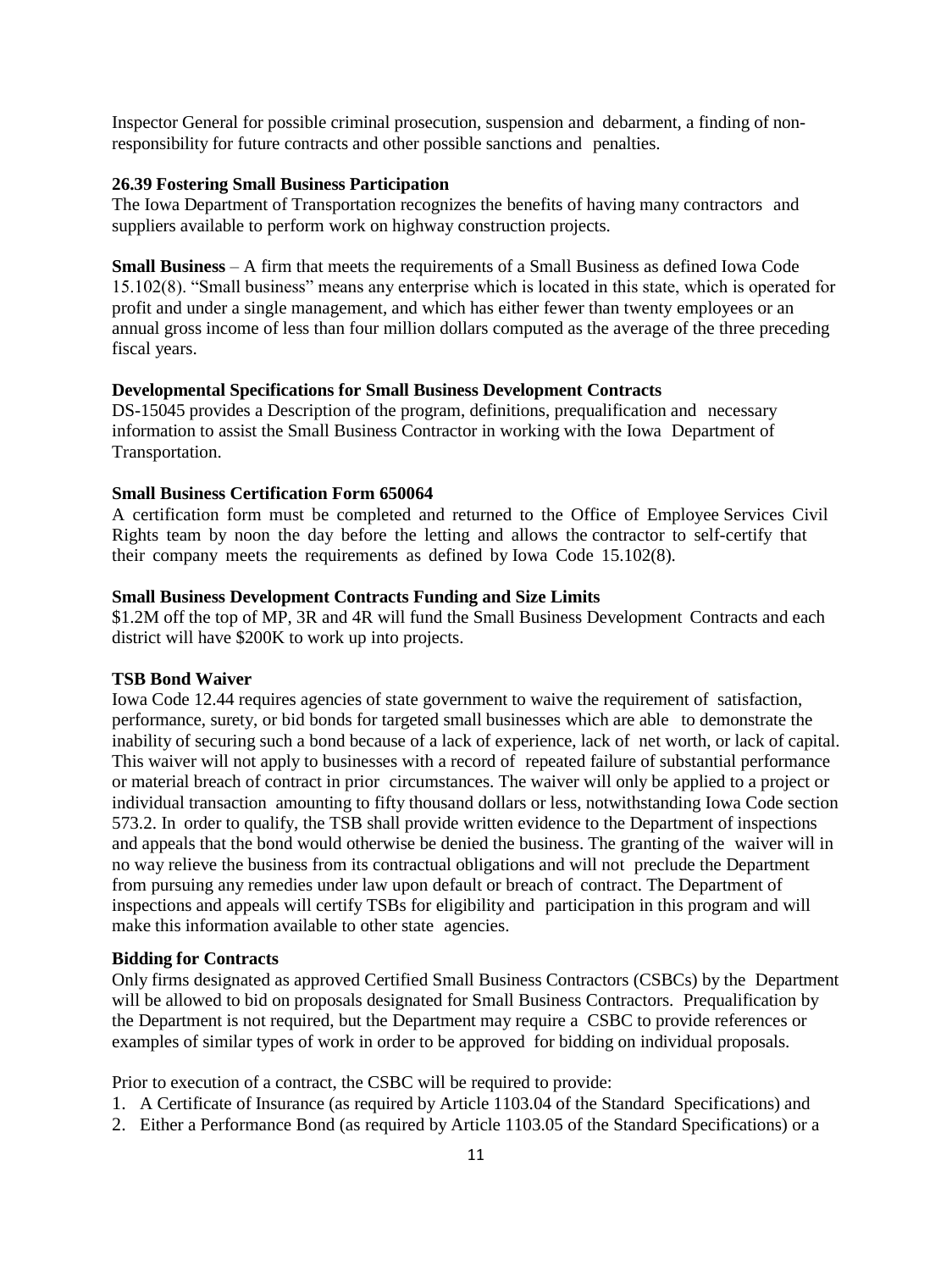TSB Bond Waiver.

#### **Construction of the Work**

Article 1108.01 of the Standard Specifications allows a contractor to subcontract up to 70% of the contract amount.

#### **Payment for the Work**

Payment for work will be according to Article 1109.05 of the Standard Specifications.

# **Subcontract Requests**

When making requests to subcontract, prime contractors must submit their "Subcontract Request and Approval" forms (Form 830231) when they return their signed contracts to the Iowa DOT's Office of Contracts. In certain situations, with the approval of the Iowa DOT, the contractor may request an extension of up to 30 days to submit the "Subcontract Request and Approval" forms. Either a new or an amended "Subcontract Request and Approval" form must be submitted if unforeseen field conditions require additional subcontractors or replacement of terminated subcontractors.

The Iowa DOT encourages the use of DBEs on all of its projects, including those with work above and beyond an established contract goal and those with no goal at all.

### **DBE Work Performance and Payment of DBEs**

The work activities and work accomplishments of DBEs on all projects will be monitored and documented by the Iowa DOT to ensure that DBEs are performing work as contracted at the time of its award. Any concerns will be immediately reported to both the project engineer and the prime contractor. Upon a DBE's successful completion of the work, the project engineer will be responsible for comparing the amount actually paid to the DBE with the

amount committed to the DBE when the contract was awarded. The amount paid to the DBE is reported on the "Certification of DBE Accomplishment" (Form 102116), which is submitted to the project engineer by the prime contractor when the work is completed. Payments of less than the amount committed will require explanation and documented justification (i.e., item underruns, item deletions, etc.) by the project engineer. The prime contractor can be penalized, dollar for dollar, for any shortage not justified by the project engineer. Repeated shortages can result in suspension of the prime contractor's bidding privileges.

Prime contractors are required to maintain records of payment made to a DBE for a minimum of three (3) year following performance of work on a contract. The records must be made available for inspection upon the request of any authorized representative of the Iowa DOT or the U.S. DOT.

The Iowa DOT will perform interim audits of contract payments to DBE subcontractors during a contractor compliance review. The audit will review payments to these DBEs to ensure that the actual amount they were paid equals or exceeds the dollar amounts stated in the "Disadvantaged Business Enterprise Information Statement of DBE Commitments" (Form 102115).

# **Assistance Offered to DBEs by Prime Contractors**

Prime contractors are allowed to offer construction assistance to DBE subcontractors, but only in areas where DBEs can benefit from prime contractors' expertise or in situations arising from unforeseen emergencies or natural disasters. The assistance must be short-term (one day or less) and involve only equipment, not workers. Before offering the assistance, the prime contractor must notify the project engineer and obtain the approval of the Civil Rights Administrator in the Iowa DOT's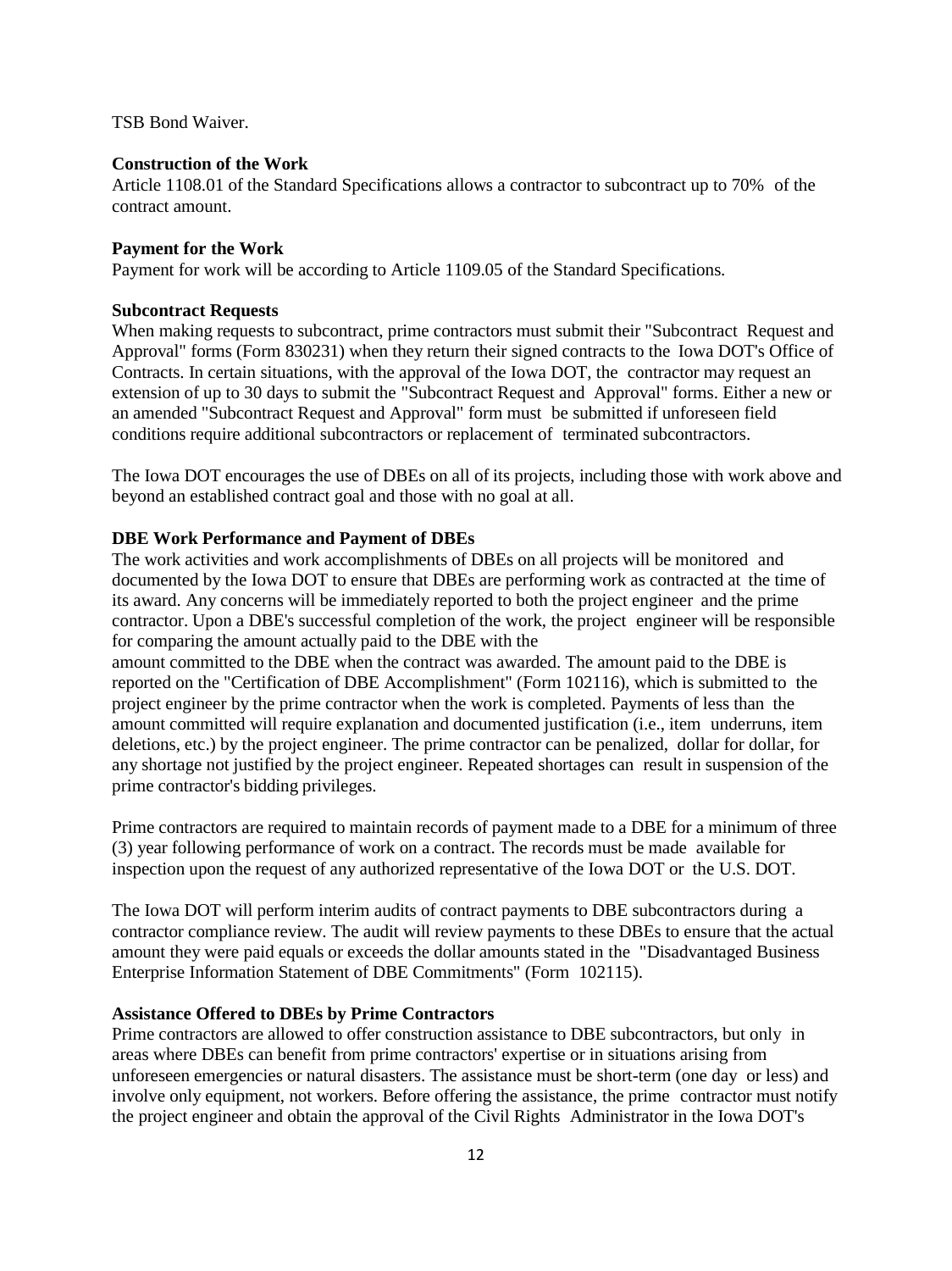Office of Employee Services.

Other forms of assistance, such as offering technical advice and occasional guidance, are encouraged. Before offering these forms of assistance, however, it is also necessary to notify the project engineer and obtain the approval of the Iowa DOT's Civil Rights Administrator.

# **Reporting to the U.S. DOT**

At the completion of each contract with DBE usage, the Iowa DOT requires prime contractors to submit a "Certification of Actual Dollars Paid to DBE Firms" (Form 102116). This form will include a written certification that the Iowa DOT has reviewed contracting records and monitored work sites in its state to verify the accuracy of subcontract information submitted prior to beginning work on a project.

The Uniform Report of DBE Awards or Commitments and Payments Form/DBE Awards and Commitments and Payment is prepared and provided to FHWA on a semi-annual basis. The report covering the first half of the federal fiscal year is due June 1; the report covering the entire year is due December 1. The first part of this report provides information on actual dollars awarded and committed during the reporting period to DBEs and the second part breaks those dollars down into ethnic groups receiving the dollars. The third and final part shows the total original committed dollars to DBEs on contracts completed over the six-month reporting period. The actual dollars paid to DBEs after the contracts were completed is then entered; the actual dollars paid should meet or exceed the dollars committed.

# <span id="page-15-0"></span>**CONTRACT GOALS**

# **26.45 Overall Goal Submission**

The Iowa DOT last submitted its overall goal to FHWA on August 1, 2017. The next submission will be due on August 1, 2020 and every third year thereafter.

#### <span id="page-15-1"></span>**26.47 Shortfall Analysis**

If the Iowa DOT fails to meet its overall DBE goal at the end of the fiscal year, an analysis of the reasons for the shortfall will be performed and establish specific steps and milestones to correct any problems identified in the analysis that will enable the Iowa DOT to meet its goal in the new fiscal year. The analysis and corrective action(s) will be submitted for review and approval by FHWA within 90 days of the end of the fiscal year.

# <span id="page-15-2"></span>**26.51 Contract Goals**

The Iowa DOT meets as much of the overall goal as possible by using race-neutral measures to facilitate DBE participation in the Iowa highway construction industry.

Participation arises from race-neutral measures when DBEs receive prime contracts, because such contracts are awarded to the lowest bidder. Participation is also considered race-neutral when DBEs are awarded subcontracts or portions of subcontracts that do not include or consider DBE goals. A list of contracts and subcontracts awarded on a race-neutral basis includes, but is not limited to, the following:

- (1) DBE prime contracts
- (2) DBE subcontracts on prime contracts that do not carry DBE goals
- (3) DBE subcontract amounts that exceed contract goals
- (4) DBE subcontracts awarded by prime contractors who did not consider firms' DBE status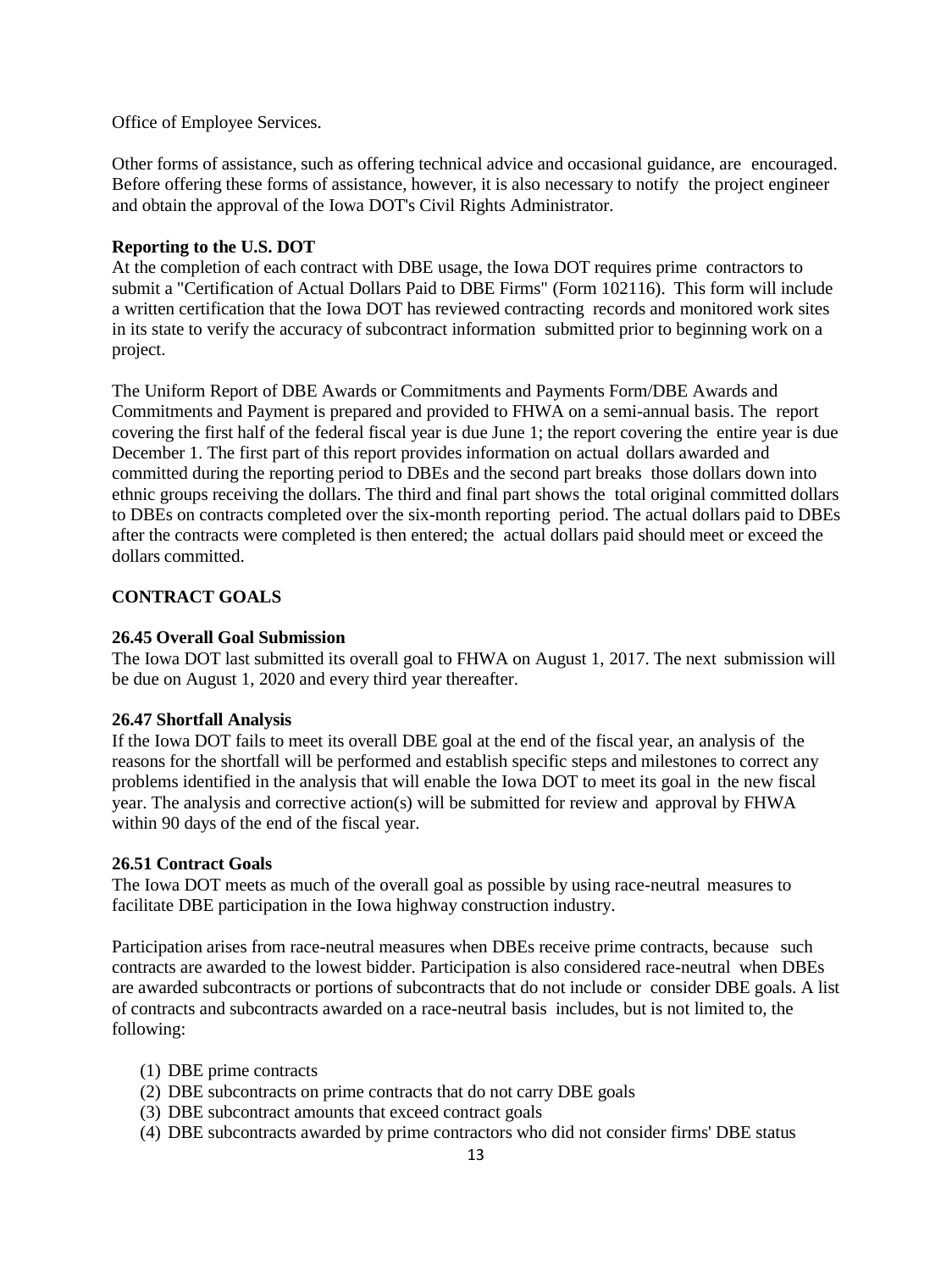### when making the awards

To facilitate DBE participation through race-neutral measures, the Iowa DOT will offer outreach and technical assistance to DBEs. The Iowa DOT will also provide an annual DBE workshop. Outreach and technical assistance will include assistance and training in areas such as the preparation and use of a business plan, contract administration, bonding assistance, CPA assistance, banking assistance and working with the Iowa DOT.

Race-neutral participation will be monitored by the Iowa DOT to ensure that DBE participation does not fall short of the overall goal. Race-conscious measures will be used to meet any portion of the overall goal that cannot be met through race-neutral measures. The Iowa DOT will separately track each type of measure and report the results to the FHWA. The Iowa DOT will implement raceconscious measures by establishing goals that apply only to DOT-assisted contracts with subcontracting possibilities. For each contract of this type, the size of the goal may vary depending on circumstances such as the type and location of work and the availability of DBEs to perform a given type of work. The contract goal will be expressed as a percentage of the total contract and will be established based upon the criteria set forth below:

- Set only on US DOT-assisted proposals.
- Try to attain the dollar amount of DBE usage represented by the overall goal on all contracts let by the Iowa DOT. The percentage of DBE-projected accomplishments, tracked year to-date from prime contracts awarded to DBE contractors and subcontract request forms, will be used to adjust the total amount of DBE goal set per letting. Contract goals will be set to make up the difference in the amount of DBE usage that can be obtained through race neutral means and the overall goal.
- Balance DBE goals work between industries such as structures, paving, asphalt and grading.
- Balance DBE goals work between county, city and state projects.
- Maintain a balance of DBE goal work across the state so all geographical locations share in the DBE Program.
- Identify individual items that are normally subcontracted. Iowa DOT staff will share the approximate percentage of the overall contract estimate for the Committee to review.
- Consider availability of DBE contractors who are ready, willing and able to quote the work available to subcontract.
- Assure at least three ways to make a DBE goal. This may be three or more items that can be subcontracted to DBE contractors to meet the goal or three or more DBE contractors ready, willing and able to quote on the available subcontract work. A goal should never be set on a proposal so that there is only one way available for bidders to meet that goal.
- Set DBE goals for individual proposals from 1% to 15%, in 1% increments.
- Evaluate Major Change Orders on existing Contracts to determine potential DBE usage.

DBE Goal Setting meetings are held the first Tuesday of every month. Goals are set on contracts to be let by the Office of Contracts the next month. These projects will be advertised the third Tuesday of the month. The DBE Goal Setting meeting is attended by an AGC member, prime contractors, DBE contractors, and other interested parties. Anyone may participate via teleconference. Review files received by Office of Contracts on each project and determine if and what DBE goal should be set; this is recommended and discussed by the attendees at the meeting.

- (a) If less than \$300,000, no goal is set.
- (b) Are there 3 different work types, or 3 different DBE contractors to meet the goal?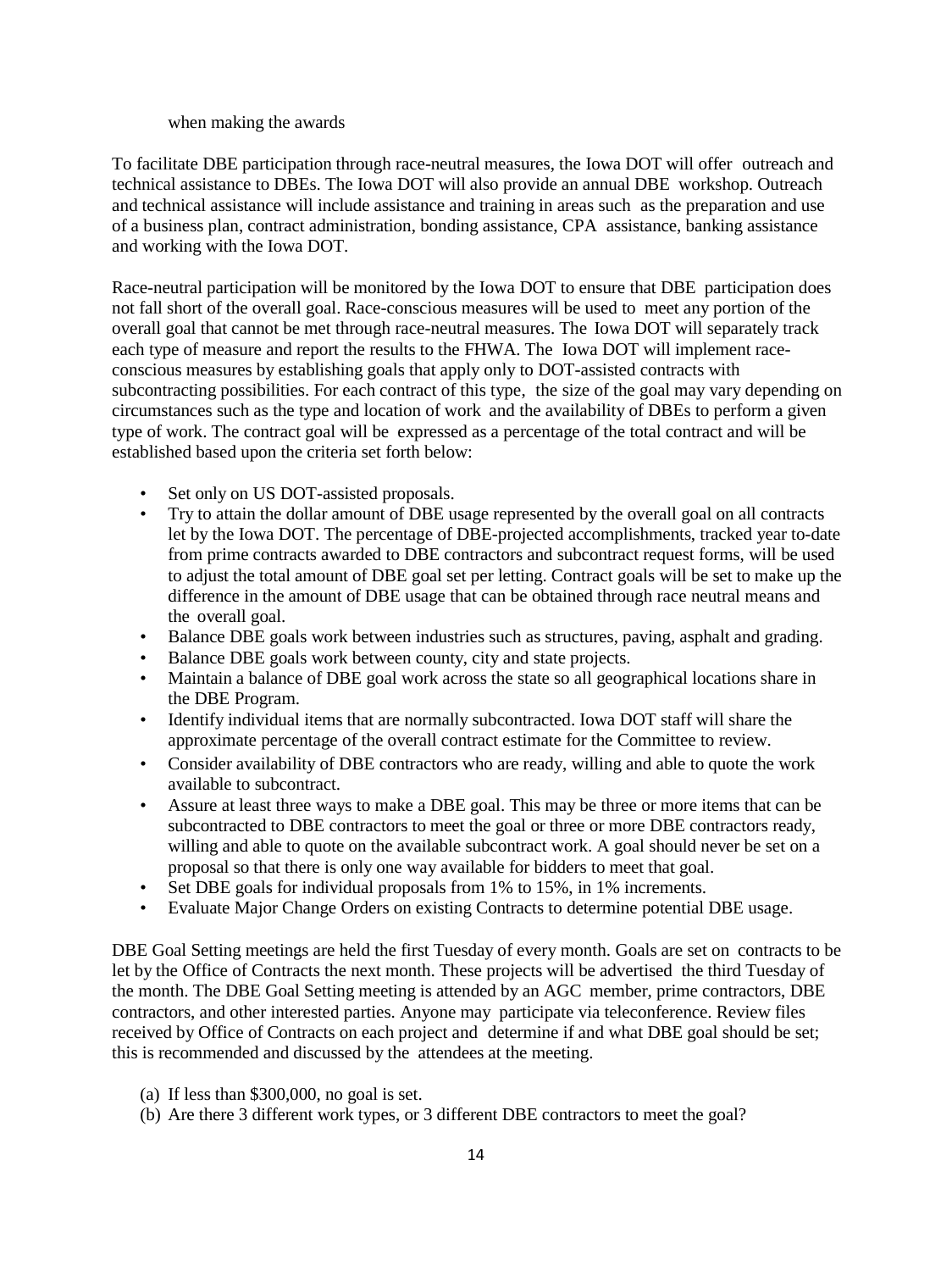- (c) Recommend a goal anywhere from 1% to 10% in 1% increments.
- (d) If a project is re-let from a previous letting the initial goal may be used or a new goal may be decided.

At the DBE Goal Setting meeting:

- (a) Review all bid orders individually with attendees, give your recommended DBE goal, then open for discussion. Often everyone agrees, but sometimes a different goal is recommended. Once the goal has been agreed upon go to the next bid order.
- (b) Continue until all bid orders have no goal or a goal set.
- (c) Open for any questions or further discussion,

# <span id="page-17-0"></span>**26.53 Good Faith Efforts (GFE)**

The bid proposal will specify if the proposed contract has an established DBE goal. The established DBE goal will be shown on the proposal as a percent of the total amount bid. The bid will specify the name of the DBE(s) contacted and requested to submit a bid; when the DBE was contacted, the name of the person contacted and what type(s) of work the DBE was requested to bid on. At the time of submission, the bid will detail the names of the DBE contractor(s) to whom the prime has made a commitment, including the, the type of work committed to the DBE and the dollar value of the commitment. All bids are submitted via secure electronic portal. The contractor is notified contemporaneously if the bid does not meet the goal established for the specific project.

It is the bidder's responsibility to determine the level of professional competence and financial responsibility of any proposed DBE subcontractor. The bidder shall ascertain that the proposed DBE subcontractor has suitable experience and equipment to perform a Commercially Useful Function (CUF) for work that is common industry practice in the Iowa highway construction industry. Subcontractor expenditures, which may be counted toward the DBE commitment, will include DBE trucking, purchase of materials from a DBE Manufacturer or Supplier, or off-site services provided by a certified DBE firm.

For contracts with established project goals, the Bidders will be required to complete the "Statement of DBE Commitments" form which is included in the computer software provided by the Department. The bidder shall list the following information on the Statement of DBE Commitments form that is electronically submitted with their bid:

- Certified DBE firms contacted
- Date that each DBE firm was first contacted concerning quoting on the proposal to be bid
- Whether each DBE firm submitted a quote on the proposal to be bid
- If the DBE firm is being used as part of the bidder's DBE commitment
- If used as part of the bidder's DBE commitment, the work items that the DBE will be used for on the contract
- If used as part of the bidder's DBE commitment, the "Quote Amount" which has been committed to each DBE firm which will be used on the contract
- If the DBE firm is being used as a supplier (in which case, only 60% of the dollars paid to the DBE firm will count toward the DBE commitment)
- The "Net Dollar Commitment" of each DBE firm which will be counted toward the DBE commitment

The percent of DBE participation of each bidder will be calculated by the Office of Contracts by dividing the sum of the commitments to each DBE firm by the total of the contract amount as defined by Article 1102.10. Each bidder's DBE participation commitment will be calculated to the nearest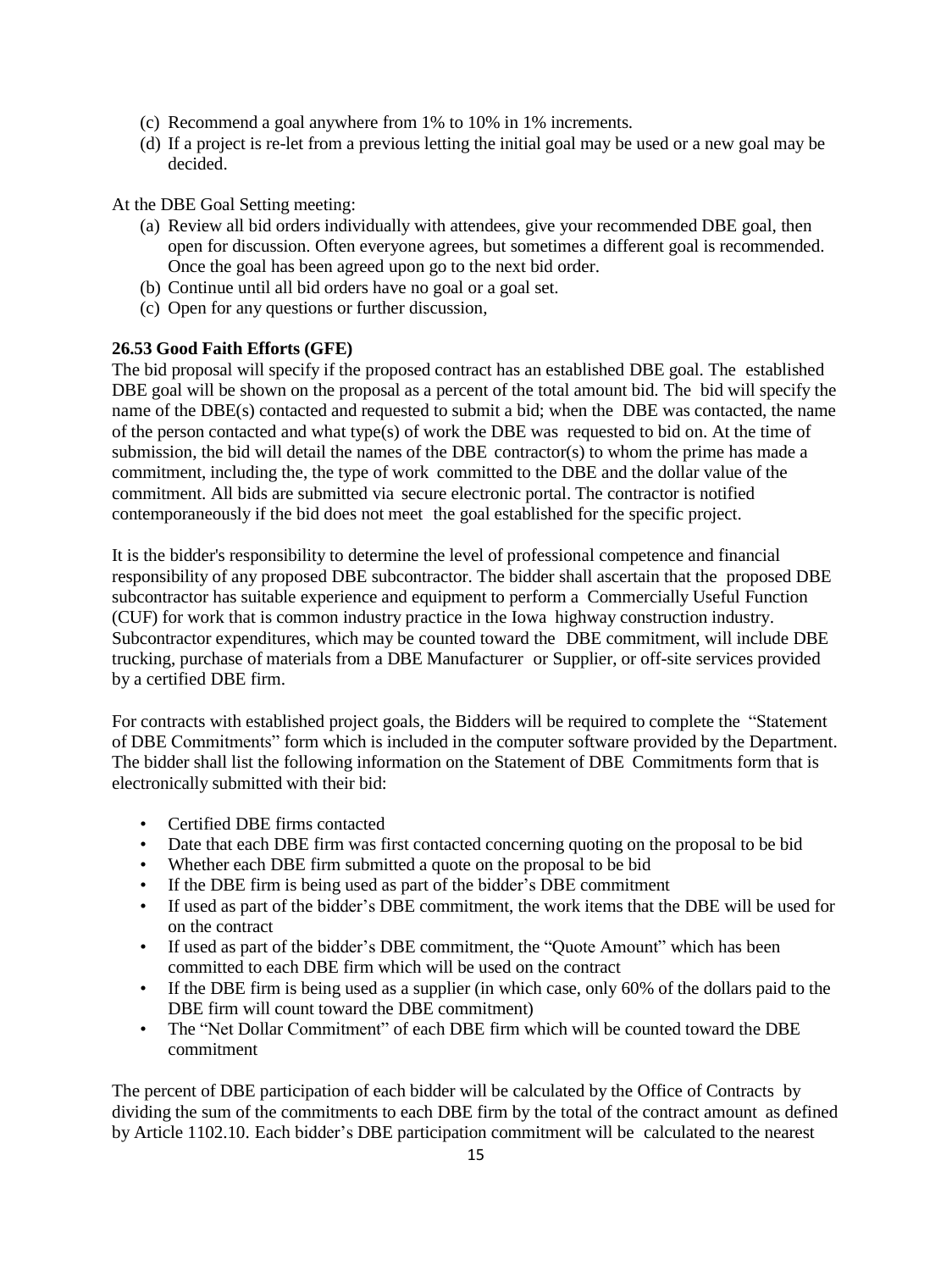tenth of a percent. If two or more projects are combined on one proposal, the DBE commitment will be calculated using the sum of DBE commitments and the sum of the project totals. Only DBE firms listed in the Electronic Bidding System (EBS) for the current letting may be used.

If a goal has been established for a contract, the Iowa DOT will award the contract to the lowest bidder making good faith efforts to meet the contract goal. If the low bidder has met or exceeded the proposed contract goal, the contractor will be presumed to have made a good faith effort to utilize DBE firms. If the low bidder is a DBE firm that bid as a prime contractor, the bid will be deemed to have met the goal. If the low bidder has not submitted documentation with the bid, demonstrating how the goal has been met, the contractor will be given an opportunity to show that a Good Faith Effort was made.

# **Good Faith Effort Reconsideration Process**

The Iowa DOT's Good Faith Effort Reconsideration process consists of two separate levels of review. The first level of review is automatic whenever the low bid failed to meet the goal when submitted electronically.

(a) Good Faith Effort Evaluation Committee:

If the low bidder's electronic bid failed to meet the established DBE goal at the time of submission, their good faith efforts to meet the goal are assessed by the Good Faith Effort Evaluation Committee. This Committee meets and reviews the information submitted on the low bidder's electronic DBE Commitment Form. This committee meets the morning after the letting and prior to the award of any contract on the project. The Evaluation Committee's review is automatic and limited to documentation submitted with the bid.

This committee is composed of three members of the Department appointed by the Director and includes a representative of the Office of Contracts, the Office of Construction and Materials and the Civil Rights Coordinator.

In the event the committee determines that the bidder documented a good faith effort on the DBE Commitment Form, the bid will be deemed responsive and will be awarded. In the event the committee determines that the bidder did not perform a good faith effort, the bidder will be denied award. A written decision will be issued.

A bidder denied award by the GFE Evaluation Committee may appeal that decision to the GFE Administrative Review Committee by request to the Contracts Engineer. The bidder will be allowed one business day following the Evaluation Committee's written decision to request an appeal. If an appeal is not requested, the GFE evaluation process starts over with the next lowest bidder. If the next lowest bidder met the DBE goal on submission of its bid, no further review action is undertaken and the contract will be awarded.

(b) Good Faith Effort Administrative Review Committee:

The Department's GFE Administrative Review Committee consists of three members of the Department appointed by the Director. The committee currently consists of: the Director of the Office of Contracts, Director of the Office of Construction, and Director of the Office of Employee Services/DBELO. The members will not have participated on the Evaluation Committee.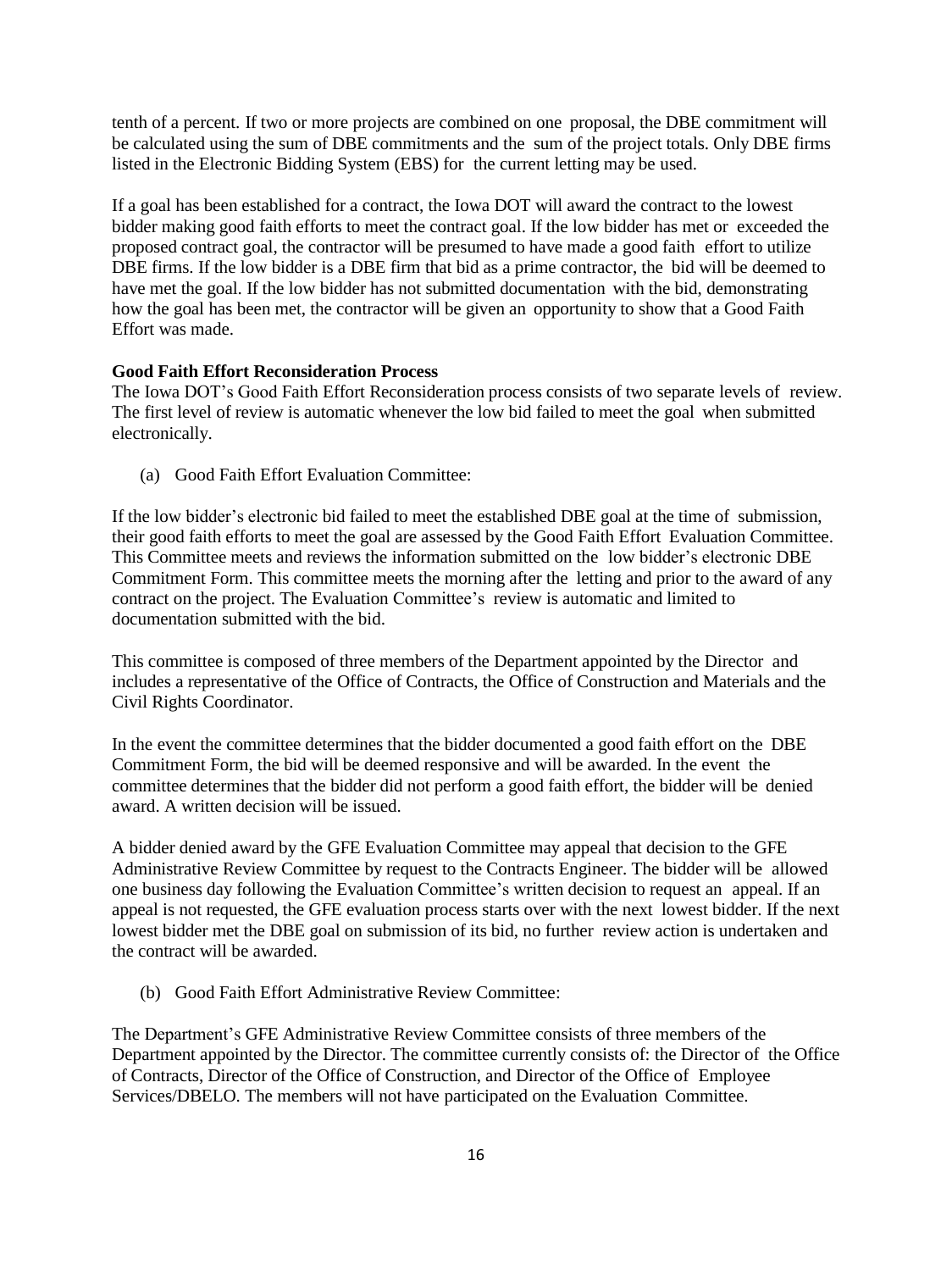The bidder must request appeal from the Contracts Engineer within one business day of being notified of the decision of the GFE Evaluation Committee. The bidder will have the opportunity for a face-to-face meeting with the GFE Administrative Review Committee and to provide written documentation of their efforts. The GFE Administrative Review Committee will meet within one business day of the request and will issue a written decision to the bidder.

Any bidder who has requested Administrative Reconsideration shall not adjust their DBE Commitment or provide any additional documentation of DBE firms contacted that were not listed on the DBE Commitment Form. However, the bidder will be allowed to provide documentation on other Good Faith Efforts they did to utilize DBE firms that are listed on the DBE Commitment Form. Only those efforts prior to the bid deadline will be considered. These efforts may include:

- (1) Efforts to provide interested DBEs with adequate information about the plans, specifications and requirements of the contract in a timely manner to assist them in responding to a solicitation.
- (2) Written documentation of negotiation with certified DBE firms including the names, addresses and telephone numbers of DBEs that were considered; a description of the information provided regarding the plans and specifications for the work selected for subcontracting; and evidence as to why additional agreements could not be reached for DBEs to perform the work.
- (3) Written documentation of follow-ups made after the initial solicitations to encourage DBE firms to quote.
- (4) Written documentation that the DBE firm's quote was not reasonable or that the DBE firm was not capable of performing the work for which they quoted. The fact that there may be some additional costs involved in finding and using DBE firms is not in itself sufficient reason for a bidder's failure to meet the contract DBE goal, as long as such costs are reasonable. Also, the ability or desire of a bidder to perform the work of a contract with its own organization does not relieve the bidder of the responsibility to make Good Faith Efforts.
- (5) Written documentation of efforts to assist interested DBE firms in obtaining bonding, lines of credit, or insurance as required by the specifications.
- (6) Written documentation of efforts to assist interested DBE firms in obtaining necessary equipment, supplies, materials, or related assistance or services needed for the project.
- (7) Other activities of the bidder that by their quality, quantity and intensity demonstrate that the bidder took all necessary and reasonable steps to achieve the contract goal and could reasonably have expected to do so but were unsuccessful.
- (8) The determination made by the Administrative Reconsideration Committee shall be considered final.

In the event the bidder's appeal is denied by the GFE Administrative Review Committee, the GFE evaluation process starts over with the next lowest bidder. The Department may take appropriate steps to validate any GFE information submitted by any bidder. The decision of the Administrative Review Committee is final and may not be administratively appealed to the USDOT.

# <span id="page-19-0"></span>**26.53 Termination or Substitution of DBE**

If a DBE committed for a goal on a contract has been terminated or has otherwise failed to complete work on a contract, the contractor must make good faith efforts to replace the DBE with another certified DBE, to the extent needed to meet the committed amount on the contract. The prime contractor must immediately notify the project engineer of the DBE's inability or unwillingness to perform, providing reasonable documentation to support the notice. The project engineer will then notify the External Civil Rights Administrator in the Iowa DOT's Office of Employee Services and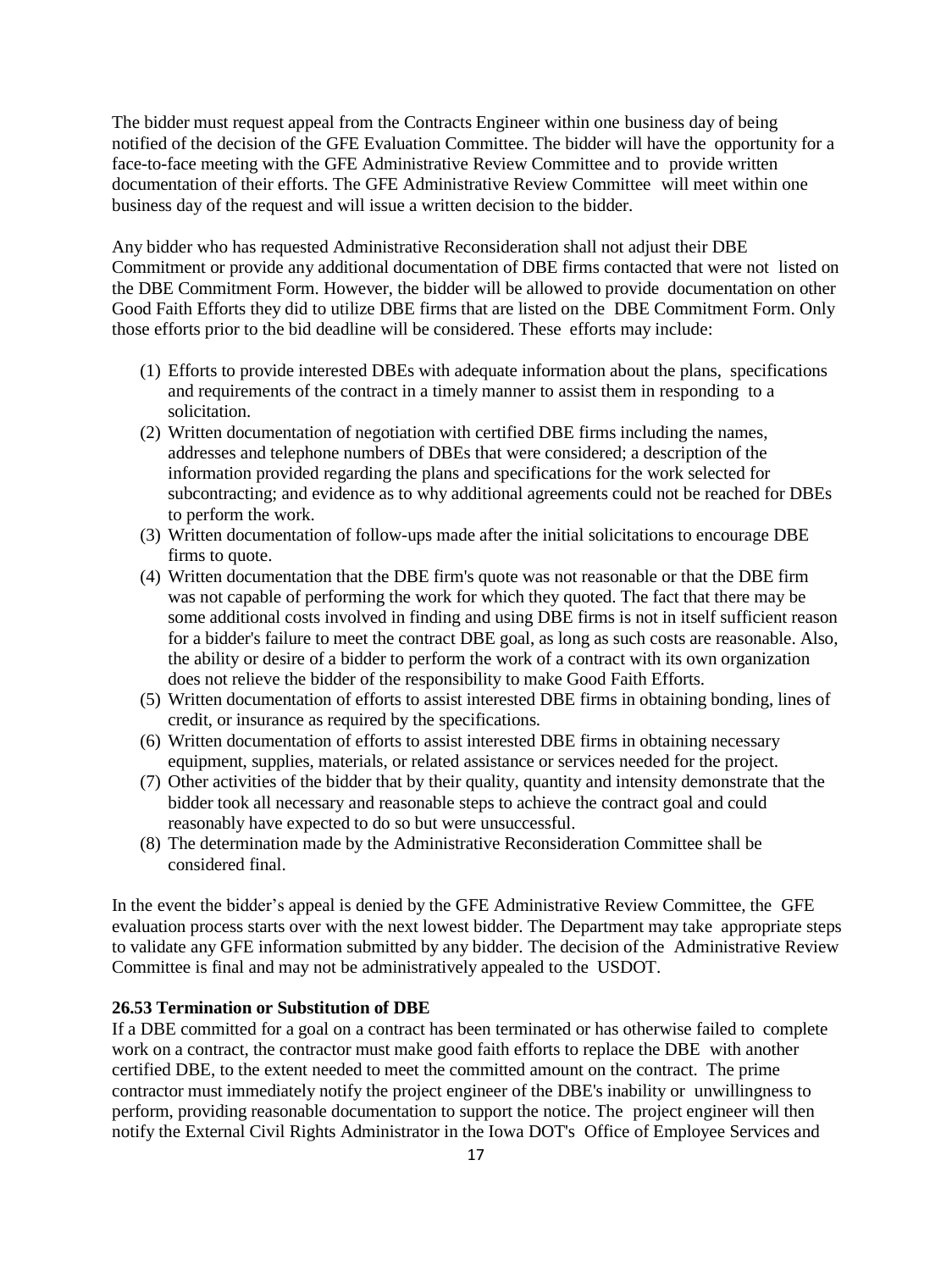will obtain the administrator's written approval or consent of any substitution that is made prior to the termination for good cause; that may include:

- DBE fails or refuses to execute a written contract:
- DBE fails or refuses to perform the work of its subcontract consistent with normal industry standards. Good cause does not exist where failure or refusal to perform the work of the subcontract results from bad faith or discriminatory action of the prime contractor;
- DBE fails to meet reasonable, nondiscriminatory bond requirements;
- DBE becomes bankrupt, insolvent, or exhibits credit unworthiness;
- DBE is not a responsible contractor;
- DBE is ineligible to work on projects because of suspension and debarment proceedings;
- DBE voluntarily withdraws from the project and provides written notice;
- DBE is ineligible to receive DBE credit for the type of work required;
- DBE owner dies or becomes disabled and is unable to complete its work; or
- Other documented good cause that compels termination.

Before requesting the recipient's consent for the proposed replacement, the prime contractor must give written notice of the intent to request to replace, including the reason for the request to the DBE, with a copy to the External Civil Rights Administrator. The DBE must be given seven days to respond to the Prime contractor's notice and advise the Iowa DOT and the Prime of the reasons why it objects to the proposed replacement and why the Iowa DOT should not approve the Prime's request. The notice period may be reduced if required by public necessity; e.g. safety.

When requesting approval of a replacement DBE, the Prime contractor must provide the Office of Contracts and the External Civil Rights Administrator with copies of new or amended subcontract requests, along with documentation of good faith efforts to continue meeting the original contract commitment. These good faith efforts shall be directed at finding another DBE to perform at least the same amount of work under the contract as the DBE that was replaced, to the extent needed to meet the DBE commitment. If the contractor fails or refuses to provide the required information, the contractor will be penalized, dollar for dollar, for any work committed to DBEs but performed by non-DBEs. Repeated violations may result in suspension of the contractor's bidding privileges per Standard Specification 1102.17 G.

<span id="page-20-0"></span>The Iowa DOT requires prime contractors to make all DBE subcontracts available upon request.

# **26.55 DBE Credit**

When calculating credit for DBE contract goals, the Iowa DOT will count only the work performed by and paid to the DBE firm. With respect to the amount of work counted for different kinds of DBE firms, the following rules and definitions will apply:

# **DBE Manufacturer**

A DBE manufacturer is a DBE firm that owns and operates the facilities needed to produce a product. The product must be required by a contract and purchased by a contractor. If such products are purchased from a DBE manufacturer, 100% of the amount paid for the products will be counted toward the DBE goal.

# **DBE Supplier**

A DBE supplier is a DBE firm that sells goods to the general public and maintains its inventory at an owned or leased warehouse or store. If goods are purchased from a DBE supplier, 60% of the amount paid for the goods will be counted toward the DBE goal.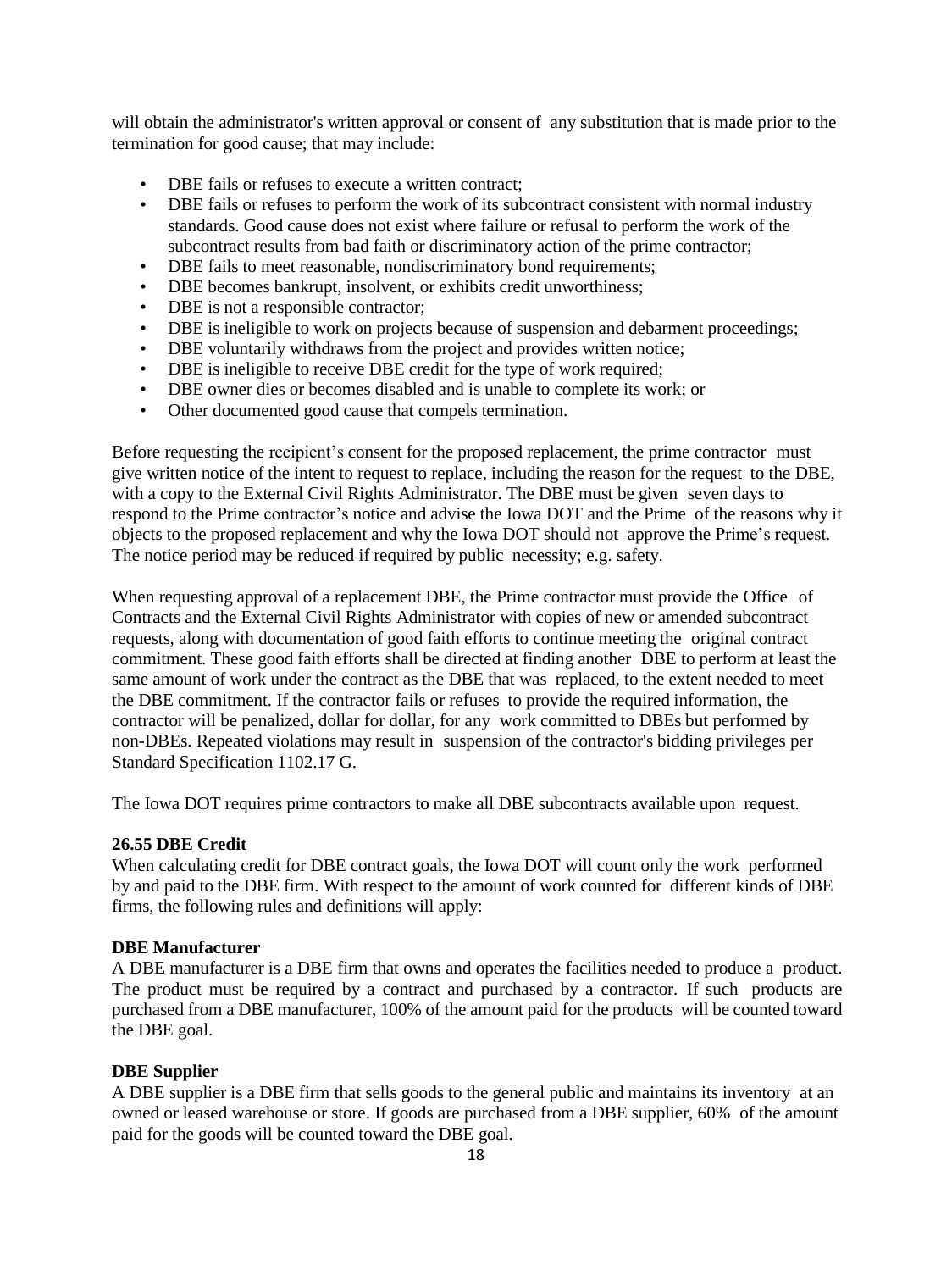#### **DBE Broker**

A DBE broker is a DBE firm that does not manufacture products or supply goods on a regular basis. If materials purchased by such a broker are resold by the broker to a contractor and if the materials become permanent parts of a contracted project, 100% of the fee or commission received by the DBE broker will be counted toward the DBE goal.

#### **Trucking**

A DBE trucker is a DBE firm that performs trucking with its own employees and with its own trucks, trucks leased on a long-term basis, or trucks leased from another DBE firm, including an owneroperator who is a certified DBE. For a contractor to receive credit for 100% of the amount paid to a DBE trucker, the trucker must own at least one fully licensed, insured and operational truck for work performed on a contract.

A DBE trucker may also lease trucks from a non-DBE firm, including an owner operator. If a contractor purchases transportation from a DBE trucker under these circumstances, the contractor will receive credit only for the fee or commission paid to the non-DBE firm by the DBE trucker. The contractor will not receive credit for the total amount it paid to the DBE trucker because the DBE was a lesser rather than the actual provider of transportation services.

At all times, the DBE trucker must be responsible for managing and supervising the entire trucking operation. A subcontract with the DBE trucker must not be an arrangement contrived to create the appearance of meeting the DBE contract goal.

In order for a DBE trucker to be credited with the delivered price of materials and supplies, the trucker must also be certified as a supplier or manufacturer of these goods. In addition, the trucker must be responsible for selecting the source of the goods, ensuring their quality and negotiating their price.

#### **DBE Contractor**

A DBE contractor is a DBE firm that contracts or subcontracts to perform highway construction work. To be considered a DBE contractor, the DBE firm must perform work using its own employees, and it must order and pay for all of the supplies and materials it uses. When a DBE contractor performs a defined and clearly measurable portion of a contract by providing its own labor and materials, the Prime contractor will receive credit for 100% of the amount paid to the DBE contractor.

#### **DBE Regular Dealer**

A DBE regular dealer is a firm that owns, operate, or maintains a store, warehouse or other establishment in which the materials, supplies, articles or equipment of the general character described by the specifications and required under the contract are bought, kept in stock and regularly sold or leased to the public in the usual course of business. Materials or supplies purchased from a regular dealer will received credit for 60% of the cost toward DBE goals.

# <span id="page-21-0"></span>**COMMERCIALLY USEFUL FUNCTION**

### **26.55 Commercially Useful Function (CUF)**

To perform CUF, a DBE must actually perform, manage and supervise work involved in a contract. DBE management responsibilities include scheduling work operations, preparing and submitting certified payrolls and hiring and firing employees. All operational and managerial decisions must be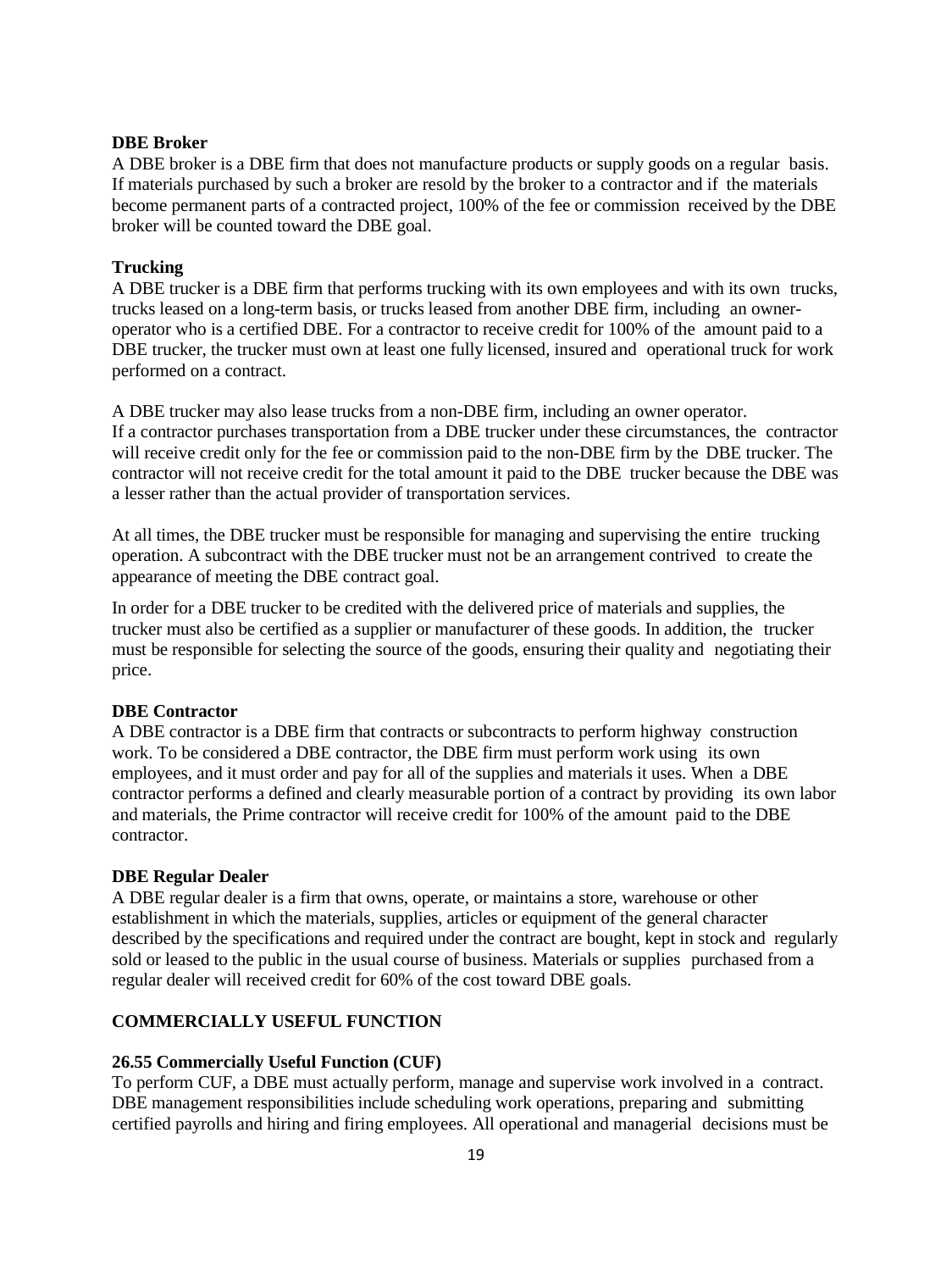made by the DBE. Supervision of daily operations must also be performed by the DBE personally or by a full-time, knowledgeable and skilled superintendent directly supervised by the DBE.

Employees: Performance of a CUF requires that all work on a contract be performed by the DBE's own workforce. To be considered an independent business, the DBE should maintain a workforce and the DBE shall not "share" employees with another contractor, especially a prime contractor.

# **Materials, Supplies and Equipment**

With respect to the materials, supplies and equipment used to perform a CUF, the DBE must be responsible for negotiating the price of these goods; determining their quality and quantity; arranging for their delivery; and ordering, installing (where applicable) and paying for the goods. The Iowa DOT may review invoices to verify that they were billed to and paid by the DBE. No credit will be given toward a contract's DBE goal when goods used on the contract were paid for by the prime contractor. The cost of materials purchased by the DBE from the prime contractor and the cost of equipment leased from the prime contractor will also not count toward the contract's DBE goal.

# **Monitoring and Enforcement of CUF**

A key requirement of the Federal DBE regulations is that DBEs perform a CUF which means that DBEs must be responsible for executing a distinct portion of the work. To fulfill this responsibility, DBEs must meet certain requirements with regard to their management, employees, and materials, supplies and equipment. Compliance with these requirements will be monitored and enforced by the Iowa DOT by using Form 102166 Certification of DBE Accomplishments.

In addition to the documentation on Form 102116, the performance of a CUF by DBEs is monitored by Iowa DOT field personnel daily. Field personnel observe and document in the field diary at least one aspect of CUF, i.e. who owns the equipment used by DBEs, plus who supervises and pays DBE employees. All DBEs and employees are required to cooperate with personnel conducting the field audits and with staff from the Office of Employee Services, Civil Rights Team. Work performed by a DBE will not be counted toward a contract goal if the DBE did not perform a CUF while doing the work. Failure to perform a CUF could also lead to the Iowa DOT's withholding of payment for the work. If deliberate fraud was involved, such failure could also result in criminal prosecution of both the prime contractor and the DBE.

Any of the following situations may be indicative of a DBE's failure to perform a CUF:

- (1) Employees shared by both the DBE and another contractor
- (2) Supervision of the DBE's crew by another contractor
- (3) DBE's use of the prime contractor's equipment
- (4) DBE's use of other equipment which is neither owned nor leased by the DBE
- (5) Materials for the DBE that were ordered and/or paid for by the prime contractor
- (6) An item of work performed jointly by the DBE and another contractor

# **If a DBE Firm Ceases to be Certified**

Pursuant to the requirements found at 49 CFR 26.55(g), should a DBE firm cease to be certified, the dollar value of the work performed after the firm's certification has been removed will not be counted toward the overall goal. Further, if there was a bid commitment made by a prime contractor to the firm, but no written subcontract was executed, the prime contractor must make a good faith effort to find another DBE firm for all or part of the committed amount.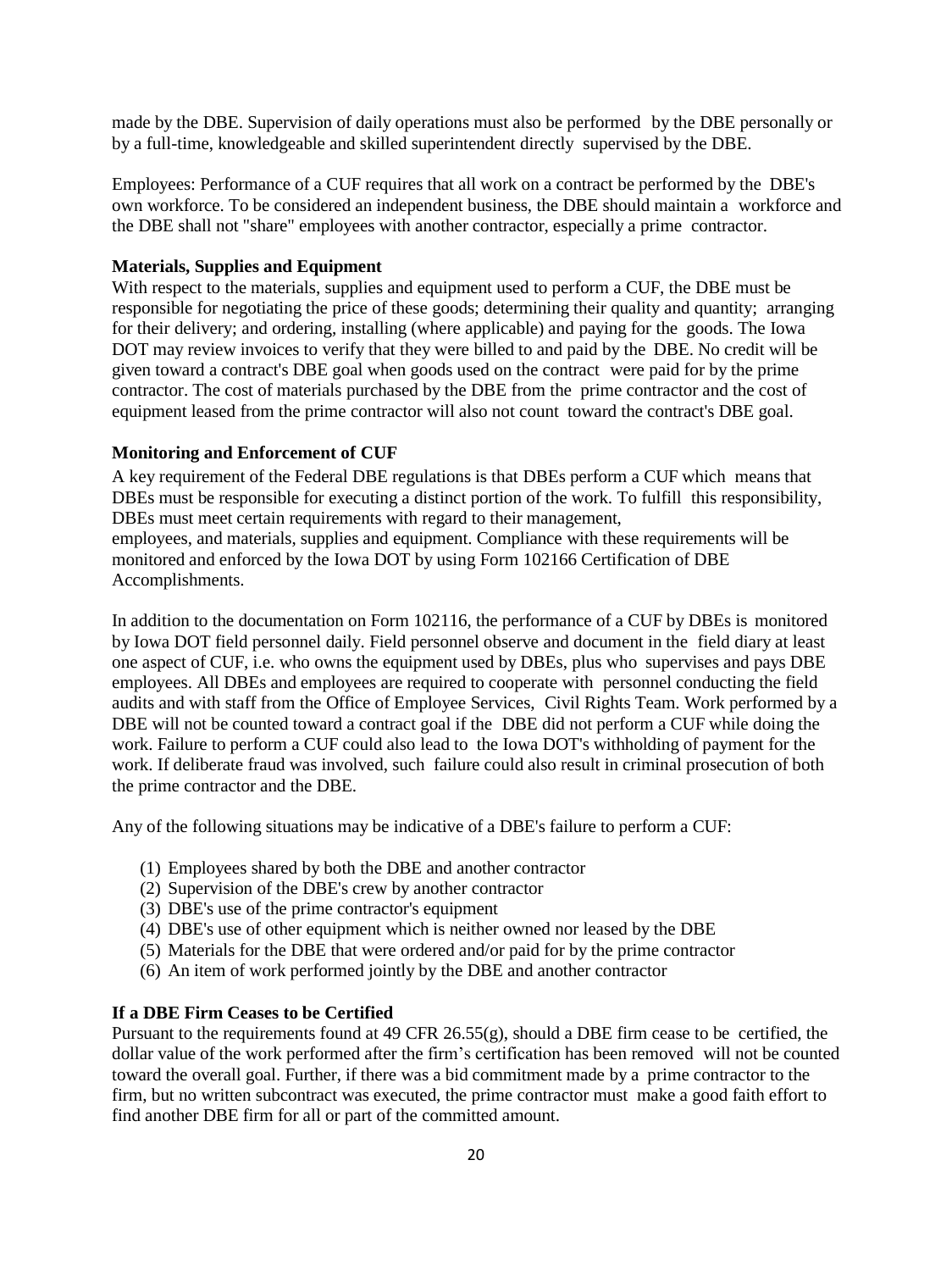The Iowa DOT will make every effort to ensure that no DBE credit will be attributed to any goal in the event a firm has not been certified as a DBE at the time of the award of a contract.

The Iowa DOT will make every effort to ensure that no DBE credit will be counted toward goal attainment until such time as payment has been made.

# <span id="page-23-0"></span>**CERTIFICATION**

### **26.61 Burden of Proof**

When reviewing an application for certification, the firm seeking certification bears the burden of proving, by a preponderance of the evidence submitted, that it meets the requirements of Subpart D concerning group membership or individual disadvantage, size of the business, ownership of the business and control of the business. We presume that members of the designated groups identified in Section 26.67(a) are socially and economically disadvantaged when their claim to be a group member is supported by a signed, notarized statement. It should be noted that this is a rebuttable presumption.  $[26.61(a)-(c)]$ 

Applicants who are not members of a presumptively eligible group bear the burden of proving, by a preponderance of the evidence, that they are and have been socially and economically disadvantaged.  $[26.61(d)]$ 

The determination of whether the applicant has met their burden of demonstrating group membership, ownership of the firm, control and social and economic disadvantage must be and will be based upon a review and consideration of all the facts in the record, viewed as a whole. [26.61(e)]

# <span id="page-23-1"></span>**26.63 Group Membership**

If, upon review of a signed, notarized statement regarding membership in a presumptively eligible group, there is a well-founded reason to question the applicant's claim of membership in the group, Iowa DOT will provide the applicant with a written explanation the reasons for raising the question and make a written request for additional evidence supporting the applicant's claim of such membership. Additional evidence may include proof of U.S. citizenship or naturalization, evidence of citizenship or community recognition in a Federal or State recognized Indian Nation or community, and documentation as outlined in Appendix E of 49 CFR Part 26. Care is and will be exercised in ensuring that a disproportionate burden is not being imposed on members of any particular presumptively eligible group. [26.63(a)-(b)]

When reviewing the additional information, we will consider whether the individual has held him/herself out to be a member of the group for an extended period of time prior to application for certification and whether the individual is considered to be a member of the presumptively eligible group by the relevant community. We may ask the applicant, in writing, to provide appropriate documentation of membership in such group. [26.63(b)]

In the event that the applicant fails to provide adequate documentation supporting his/her claim of membership in a presumptively eligible group, then the applicant is advised she/he must demonstrate social and economic disadvantage on an individual basis. [26.63(b)(1)]

The DBE applicant is sent by email and certified U.S. postal mail a Request for Additional Information letter. In this letter, the concerns of Iowa DOT are enumerated. The applicant is given 30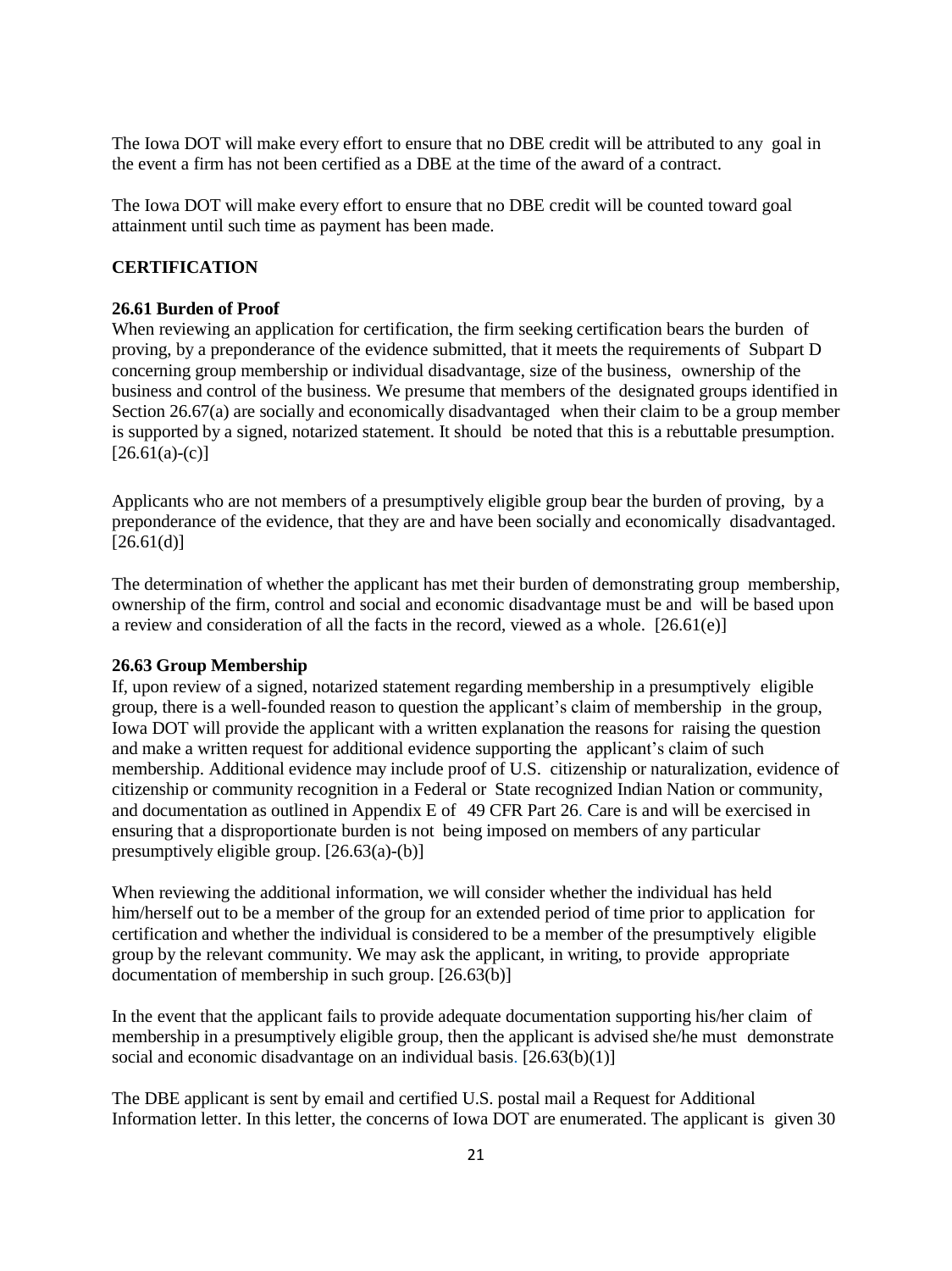calendar days in which to respond in writing to these concerns and/or provide supporting documentation. If the applicant fails to respond to these concerns within this time period, a Notice of Intent to Deny letter is sent by certified mail. If the applicant responds to the concerns, a member of the certification team again reviews the information to determine if the applicant is eligible for certification approval.

When reviewing the additional information, Iowa DOT will consider whether the individual has held him/herself out to be a member of the group for an extended period of time prior to application for certification and whether the individual is considered to be a member of the presumptively eligible group by the relevant community. Iowa DOT may ask the applicant, in writing, to provide appropriate documentation of membership in such group. [26.63(b)]

In the event that the applicant fails to provide adequate documentation supporting his/her claim of membership in a presumptively eligible group, the individual may still provide evidence demonstrating individual social and economic disadvantage. Such documentation and information will be reviewed as part of the record as a whole.  $[26.63(b)(1)]$ 

#### <span id="page-24-0"></span>**26.65 Business Size**

To be eligible for DBE certification, a firm, including any affiliates, must be an existing small business and meet all Small Business Administration (SBA) business size standards. However, when the SBA business size caps exceed those of the DBE program, the size of the business may not exceed the \$23.98 million DBE cap. We will apply these standards [found at 13 CFR Part 121] that are applicable to the type or types of work the firm seeks to perform in DOT-assisted contracts. [26.65(a)]

Firms applying for Airport Concession DBE certification must meet small business standards set in 49 CFR Part 23.33. This means on average over the previous three fiscal years a firm cannot exceed \$56.42 million. If the company is a bank or financial institution, the firm should not have more than \$1 billion in assets. A car rental company's annual gross receipts over the firm's three previous fiscal years should not exceed \$75.23 million. Pay telephone companies and automobile dealers should not exceed 1,500 employees and 350 employees, respectively. [23.33 (b)]

If a DBE applicant owns several businesses, the combined gross receipts of the affiliated operations must be counted. If the owner also participates in a joint venture, for example she/he has 25% ownership interest in a joint venture partnership, 25% of the receipts generated by the joint venture are calculated, assuming that applicant's business generates its proportionate share of gross receipts for the joint venture operation.

The firm will not be eligible as a DBE in any Federal fiscal year in which the firm and its affiliates has had average gross receipts over the previous three years that exceed the then current cap for the DBE program. We review the firm's tax returns and will calculate a three- year average as appropriate. This will be the case even if the firm should continue to meet the SBA standards in other respects.  $[26.65(b)]$ 

#### <span id="page-24-1"></span>**26.67 Social and Economic Disadvantage**

Applicants for DBE certification are required to provide a signed, notarized statement with appropriate information to demonstrate that each presumptively eligible owner is, in fact, socially and economically disadvantaged. Each individual owner of the firm, whose ownership and control are being relied upon for DBE certification, is required to certify that his/her personal net worth does not exceed the current DBE personal net worth (PNW) cap. [26.67(a)]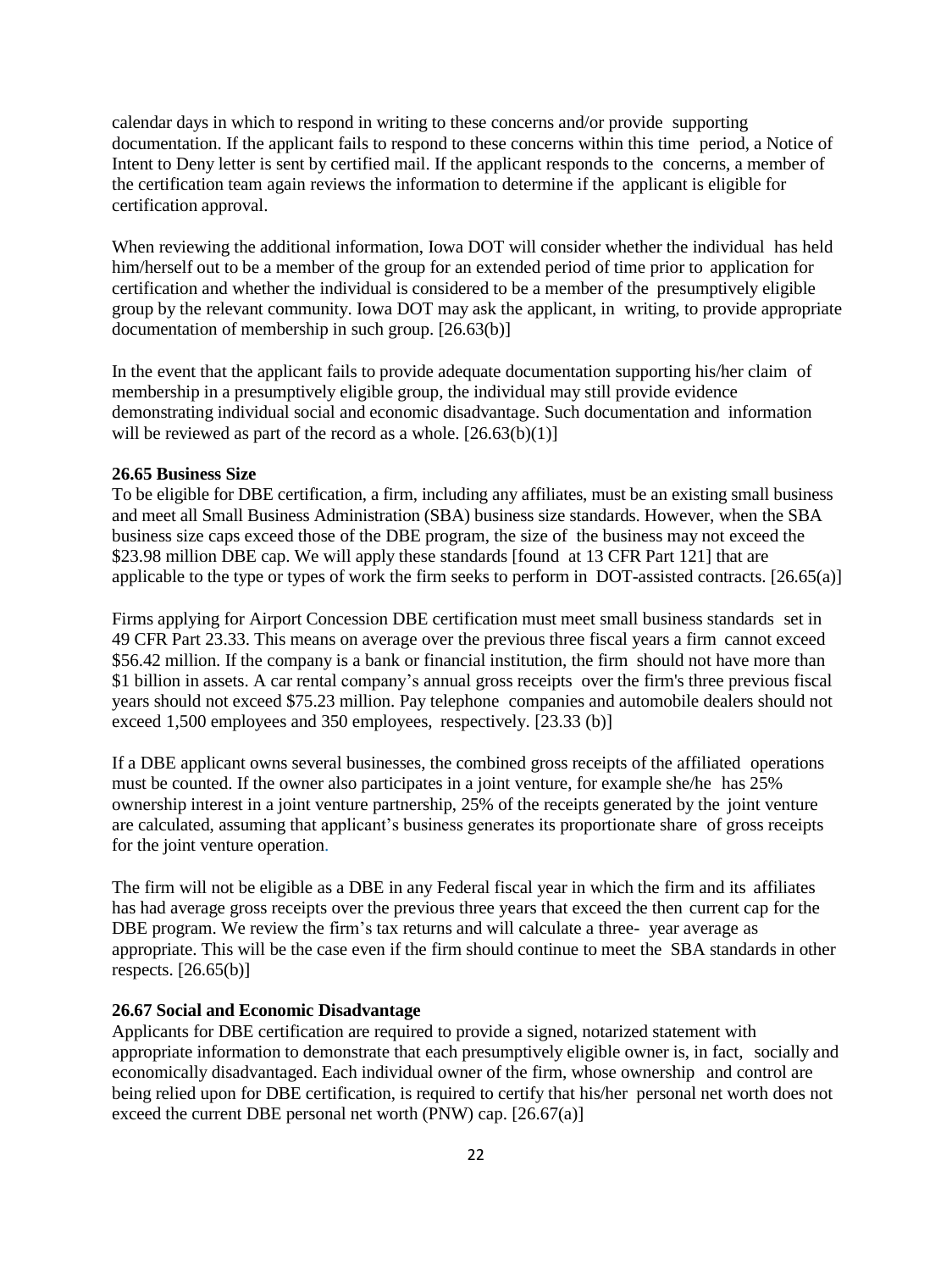Each individual who is required to provide certification of his/her PNW must do so by providing a signed, notarized statement of such personal net worth and supporting documentation. [26.67(a)(2)(ii)] To determine an individual's PNW, OES-CRT observes the following requirements: Iowa DOT exclude an individual's ownership interest in the applicant firm and the individual's equity in their primary residence (except any portion of such equity that is attributable to excessive withdrawals from the applicant firm). OES-CRT includes only the present value assets held in vested pension plans, retirement accounts, 401(k) accounts, or other retirement savings or investment programs. Contingent liabilities, which reduce an individual's net worth, are not calculated. [26.67 (a)(2)(iii)] Applicants seeking DBE certification will be required to certify they do not exceed the personal net worth cap by submitting the signed and notarized Personal Net Worth Statement For DBE/ACDBE Program Eligibility form, provided by the U.S. DOT.

An individual's presumption of economic disadvantage is rebutted in two ways: 1) If the applicant's personal net worth exceeds \$1.32 million, and 2) if a DBE applicant is able to accumulate substantial wealth. If the applicant disagrees that he/she exceeds the personal net worth cap, a proceeding that follows the procedures of §26.87 to rebut the presumption is necessary. [26.67 (b)]

Assets of an individual claiming disadvantaged status that were transferred to an immediate family member, or to a trust, a beneficiary of which is an immediate family member, for less than fair market value, within two years prior to applying to participation in the DBE program continue to be counted as assets owned by the individual claiming disadvantaged status.

Exceptions to this rule are: (1) assets transferred to an immediate family member that are consistent with the customary recognition of special occasions, such as birthdays, graduations, anniversaries, and retirements, and (2) documented transfers made to or on behalf of an immediate family member for that individual's education, medical expenses, or some other form of essential support. [26.67 (c)]

#### <span id="page-25-0"></span>**26.69 Determining Ownership**

When making a determination of whether the socially and economically disadvantaged participants own the firm, Iowa DOT consider all facts in the record viewed as a whole. The firm or limited liability company must be at least 51% owned by a socially and economically disadvantaged individual(s). If a corporation, the socially and economically disadvantaged individual(s) must own at least 51% of each class of outstanding voting stock and 51% or more of all outstanding stock. The examination of other indicia of ownership, for example, securities representing ownership, or assets held in trust, must likewise be shown to inure to the benefit and control of the socially and economically disadvantaged individual(s).

An important factor in determining ownership has to do with capital contributions made to the firm including assets used to acquire ownership interest. Ownership by disadvantaged individuals must be real, substantial and continuing. To determine if ownership is real and substantial, OES-CRT analyzes what documents say about the firm, and also what actually happens in the firm, e.g. how are risks and profits shared, who has decision-making power, etc. In a corporation, the disadvantaged owners must own at least 51% of each class of voting stock and 51% of the aggregate stock. This is determined by reviewing the corporation's articles of incorporation, stock certificates, stock transfer ledger, and any buy-sell agreements between the shareholders. In a partnership, the disadvantaged owner(s) must own at least 51% of each class of partnership interest. This is determined by reviewing the partnership agreement. And finally, in an LLC, the disadvantaged owners must own at least 51% of each class of membership interest. This is determined by reviewing the articles of organization. [26.69 (b)]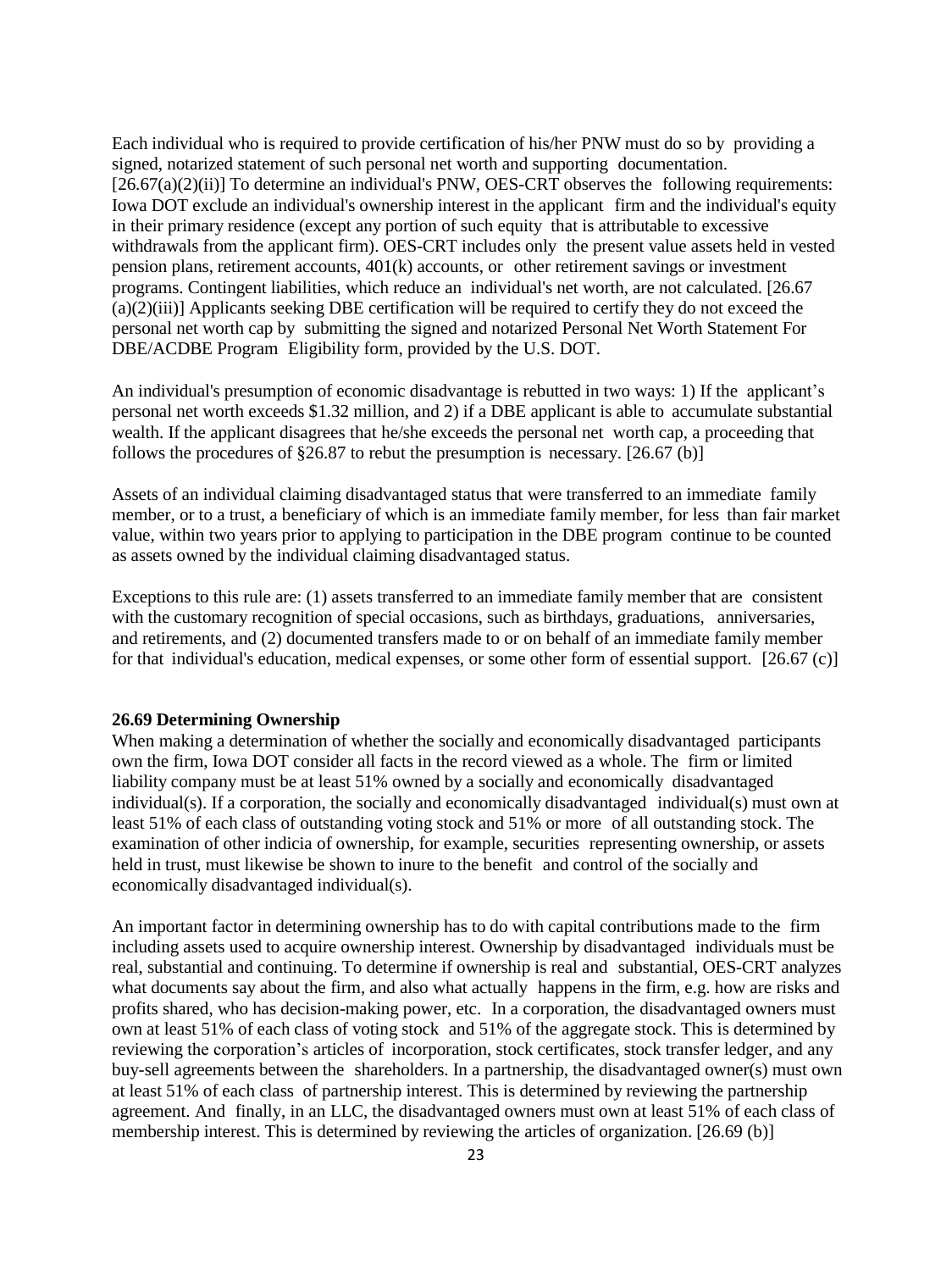Iowa DOT will review all documentation provided in support of the certification application to ascertain that the socially and economically disadvantaged person has acquired his/her ownership interest in the firm through real and substantial contributions, whether financial or via the contribution of expertise. As with our review of the other factors that must be considered when reviewing a certification application, we consider all information in the record as a whole and refer to as well as adhere to the considerations and guidance found in 26.67.

### <span id="page-26-0"></span>**26.71 Determining Control**

Iowa regulates the activity of a business or profession. The state of Iowa Professional Licensing Bureau requires a certified public accountant, Architect, Engineer, Land Surveyor, and Real Estate Agent professionals to have a license. In addition, the state of Iowa requires electricians, plumbers, and asbestos abatement specialists to possess a license. The State of Iowa requires that Construction Contractors register with the Iowa Division of Labor and renew registration annually. Corporations, limited liability companies, limited partnerships, nonprofits, trademarks or service marks are required to register with the Iowa Secretary of State. Sole proprietorships need to register with the county recorder.

When reviewing the application for certification the applicant's control over the business will be determined. Factors such as knowledge and ability to control day to day operations; hire and fire employees, determine whether to purchase new equipment and what equipment to purchase, ability to decide what projects to bid on, control over the board of directors. This list contains examples and is not intended to be exhaustive.

#### **North American Industrial Classification System (NAICS) Codes**

Firms that apply for DBE certification must inform OES-CRT of the specific types of work for which certification is sought. OES-CRT only approves a firm's DBE certification in defined work types which the socially and economically disadvantaged owners demonstrate an ability to control. To become certified in additional type of work, after DBE certification, OES-CRT verifies a disadvantage owner's control of the DBE firm in the additional type of work.

When companies are approved for DBE certification, OES-CRT will assign the company a narrative description of the work area(s) they can perform for DBE credit. Narratives are described in terms of the most specific available NAICS code for that type of work. OES-CRT determines the narrative work area description based on the work type the applicant requested for certification as listed in the Unified Certification Program application documents. OES- CRT will often contact the applicant to work with them to come up with a more specific narrative description - one that is clearer, more defined, more descriptive, and fully captures the scope of principal goods or services which the firm would provide without departing from the plain meaning of a NAICS code.  $[26.71 \text{ (n)}(1)]$ 

In addition to the narrative description, OES-CRT assigns a NAICS code to the company for its certified work area(s). The NAICS code is the standard used by Federal statistical agencies in classifying business establishments. A firm bears the burden of providing detailed company information needed to make an appropriate NAICS code designation. After the OES-CRT determines the narrative description of the company's work area(s), we assign the NAICS code(s) that most accurately matches the narrative description(s) of the company. Vague, general, or confusing descriptions will be refined, in consultation with the disadvantaged owner(s), to ensure a firm's participation can be counted toward DBE goals.  $[26.71 \text{ (n)}(2)-(3)]$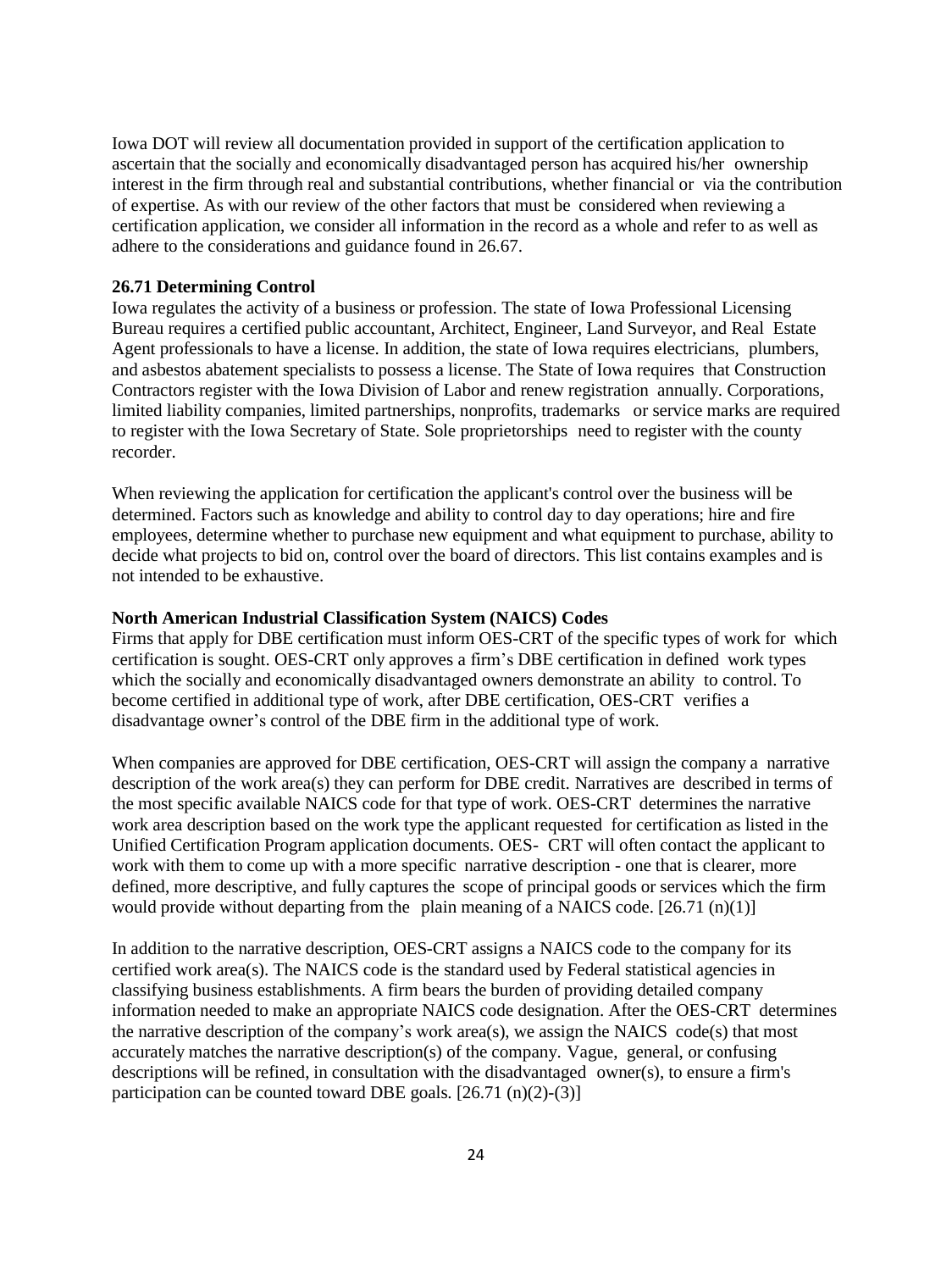At the time a DBE firm submits an Annual Affidavit of No-Change, OES-CRT will make sure NAICS codes cited in a certification are up-to-date and continue to accurately reflect work the firm's owners can control. Certification classification or description of a work type can be changed by OES-CRT if the DBE firm requests a change in writing, or if there is a factual basis supported by evidence in the record to warrant a change.  $[26.71 \text{ (n)}(2)-(4)]$ 

# <span id="page-27-0"></span>**26.73 Other rules related to certification**

In making certification decisions, OES-CRT will consider whether a firm has exhibited a pattern of conduct indicating its involvement in attempts to evade or subvert the intent or requirements of the DBE program. [26.73 (2)]

The eligibility of an applicant firm for certification will be based upon present circumstances only. A determination of Commercially Useful Function (CUF) Is not a factor in eligibility determination.

# <span id="page-27-1"></span>**26.81 UCP Agreement**

The Iowa DOT has established a unified certification program (UCP) for all government entities receiving U.S. DOT funds in the State of Iowa. With respect to participation as a DBE on U.S. DOTassisted contracts, the Iowa DOT will make all DBE certification decisions through the UCP on behalf of these entities. The purpose of the UCP is to provide "one-stop- shopping" to certification applicants, which means that once they have been certified, their certification will be honored by all other entities in the State that receive U.S. DOT funds. Since all certification applications are reviewed by the Iowa DOT, there is no UCP Agreement.

# <span id="page-27-2"></span>**26.83 Onsite Reviews**

After all U.S. DOT-required DBE certification documentation has been received, an on-site visit is scheduled with the DBE applicant at his/her place of business. On-site interviews, are conducted by the DBE certification analyst. Interviews are recorded on an FHWA approved On-Site Review Form and applicants are advised on-site interview are audio recorded.

Depending on information disclosed during the on-site interviews the DBE certification analyst may request additional documentation to assist in making a determination of DBE certification eligibility. The disadvantage owner is emailed a request to provide additional information discussed during the on-site interview and provided 15 calendar days from the date of the on- site interview to submit the new material. If necessary, the DBE certification analyst will interview key personnel of the firm and visit job sites.

# <span id="page-27-3"></span>**26.85 Interstate Certification**

As per 49 CFR §26.85 (a)(b) when a firm is currently certified in its home state (State A) and applies with a written request to the Iowa DOT (State B) for DBE certification, the applicant firm must provide a copy of the certification notice (approval letter) from State A.

The Iowa DOT will go to the home state's electronic directory and print the screen shot reflecting the firm's DBE status. After Iowa DOT has verified that the home state's certification is current or in good standing, it must send the firm a written notice within 15 days and place the firm in the Iowa DBE directory.

If the firm fails to provide the certification notice (approval letter) or the home state's electronic directory does not show the firm as certified, Iowa DOT shall send the firm a notice within 15 days from receipt of the information stating Interstate DBE certification will not be accepted (or granted). The applicant must contact the home state to appeal this decision. Iowa has adopted Option B for interstate certification. As such, as long as the interstate applicant provides the necessary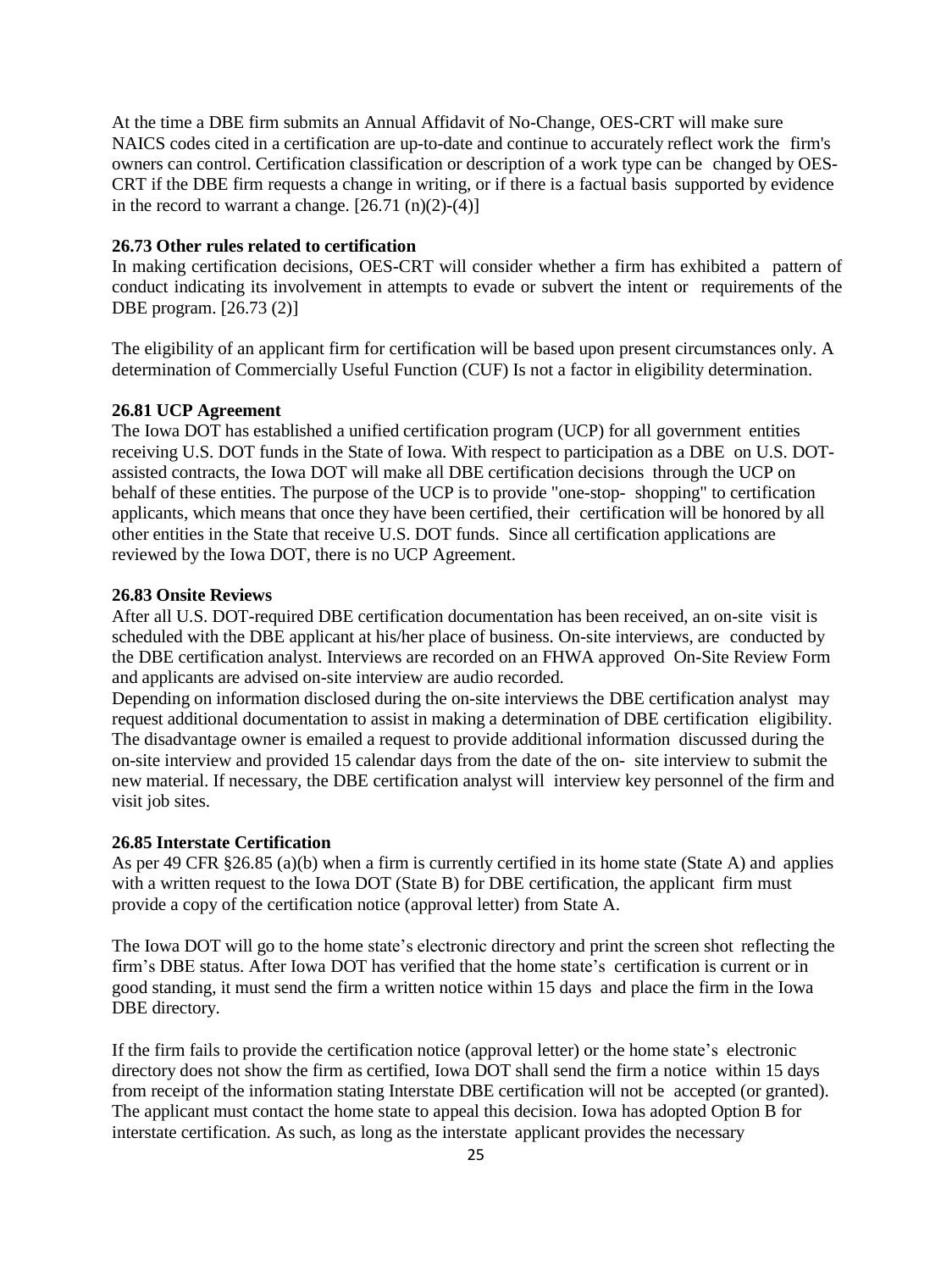documentation from their home state, they will be certified.

If there are any questions about the firm after receiving the information, the Iowa DOT will contact the applicant directly for clarification of the issues and/or request the firm make application through the certification process per 49 CFR §26.85 (c).

As per 49 CFR §26.85 (f), The Iowa DOT will enter into the Department of Transportation Office of Civil Rights' (DOCR's) Ineligibility Determination Online Database the following information for all de-certifications or denials of a firm's application.

- (1) The name of the firm;
- (2) The name(s) of the firm's owner(s);
- (3) The type and date of the action; and
- (4) The reason for the action.

# <span id="page-28-0"></span>**26.86 Denial of Initial Request for Certification, Waiting Periods**

An applicant who has been denied certification as a DBE or whose certification has been removed, will be provided an opportunity to appeal the decision to the Iowa DOT DBE appeal committee. The committee is comprised of five Iowa DOT employees outside the Department's Office of Employee Services who are appointed by the director of the Iowa DOT's Project Delivery Bureau. The committee will be chaired by the Civil Rights Administrator, although that individual will not vote nor be considered a member of the committee. The Civil Rights Administrator and each of the committee members understand the certification requirements and will review all evidence provided to the Iowa DOT's civil rights compliance officer who made the initial determination.

The applicant will be offered an opportunity to meet face-to-face with the committee to present his or her side of the findings. No new evidence will be reviewed at the informal meeting. Procedures set forth under 49 CFR part 26.87 will be followed by the Iowa DOT if it proposes the removal of a DBE's certification.

If Iowa DOT proposes to remove a DBE's certification based upon its review of all records, materials and other required information, the proposal is forwarded to the DBE appeal committee which makes the decision on whether to remove the certification. To ensure a separation of functions in such a decision, members of the DBE appeal committee will not have participated in any way in proceedings, or the decision to initiate proceedings, leading to the proposal to de-certify. An administrative "firewall" has been established to make certain that the separation of functions is always maintained.

A firm that either has had its eligibility removed or has been denied certification must wait 12 months before reapplying for certification. If an applicant for DBE certification withdraws its application before a decision on the application has been issued, the applicant can resubmit the application at any time. However, the reapplication may be placed in order of receipt and behind other applications that have been made since the firm's previous application was withdrawn. If a firm establishes a pattern of frequently withdrawing applications before a decision is made, a waiting period may be applied. In either action, however, a firm may appeal the Iowa DOT's decision to the U.S. DOT.

Such appeals may be sent to: Department of Transportation Office of Civil Rights 1200 New Jersey Avenue, SE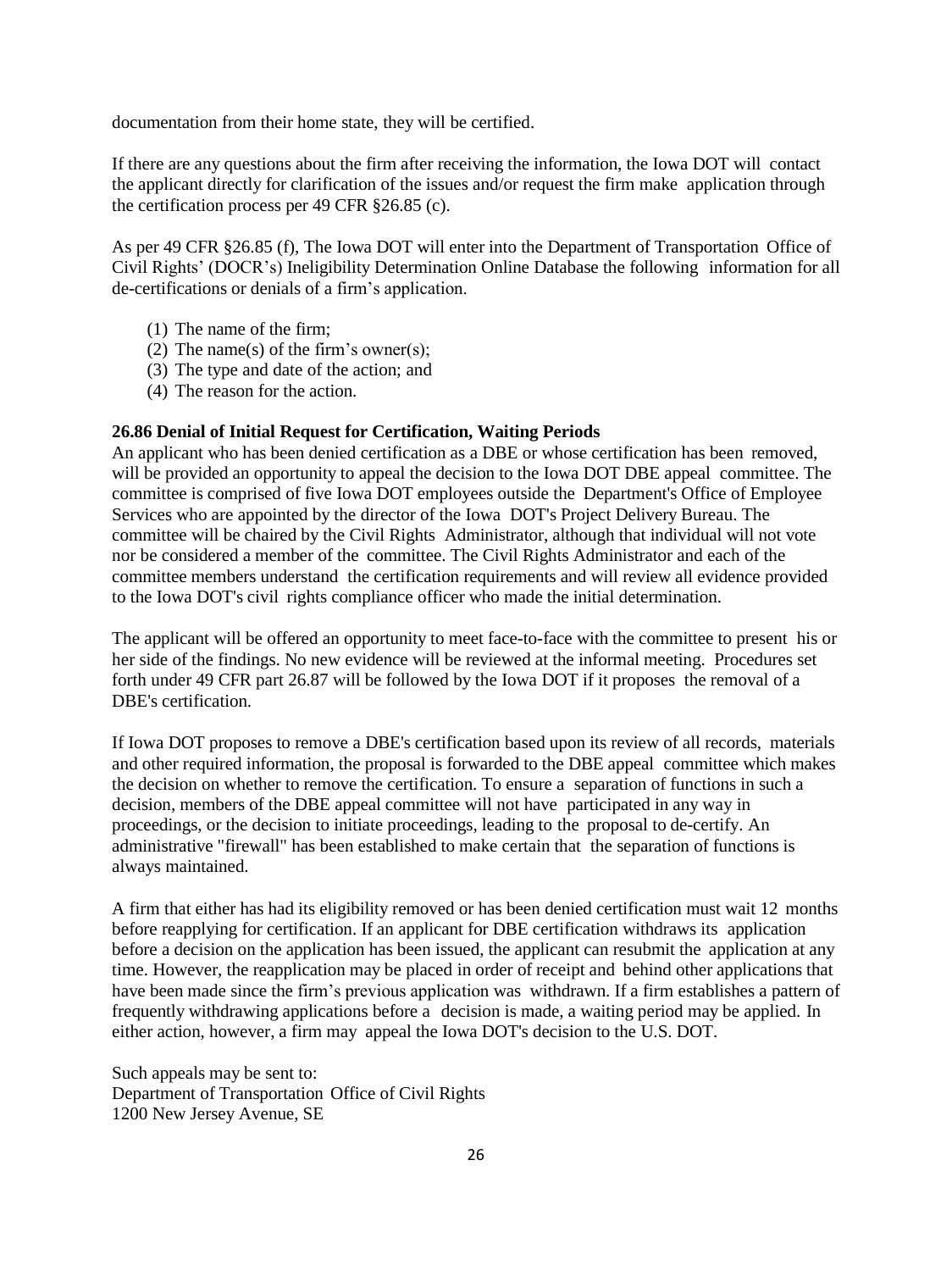Washington, DC 20590

The Iowa DOT will promptly implement any U.S. DOT certification appeal decisions affecting the eligibility of DBEs for U.S. DOT-assisted contracts. Thus, if the U.S. DOT determines that the Iowa DOT erroneously removed a firm's eligibility or denied certification to a firm, the Iowa DOT will promptly certify the firm.

# <span id="page-29-0"></span>**26.87 Removal of Eligibility**

If, based upon its review of all records, materials and other required information, the Iowa DOT has reason to believe that a certified DBE firm may be ineligible and proposes to remove the DBE's certification, the DBE will be notified of this proposed action and the reasons, in writing. The notification letter will state the reason(s) and include a summary of the evidence on which the proposed removal is based.

In the alternative, the USDOT may notify Iowa DOT of reasonable cause to find a certified DBE firm to be ineligible. The Iowa DOT must immediately initiate removal procedures. Following notice to the DBE, the procedure below is followed:

(a) Informal Hearing: When a DBE firm receives written notice of intent to remove eligibility, the firm has 15 days to request an informal hearing to refute the allegations. The Iowa DOT must prove by a preponderance of evidence that the firm is ineligible. The Iowa DOT will record the hearing and prepare a transcript. The Iowa DOT Appeal Committee will be responsible for making the decision on the DBE's continued eligibility for certification.

(b) Decision of the Committee: The decision of the Committee is to be based upon a review of the record as a whole to determine whether removal is appropriate. The decision is to be based upon a finding that the circumstances of the firm have changed since certification; that evidence relevant to the initial eligibility determination had not been available at the time of certification; that relevant evidence had been concealed or misrepresented at the time of initial certification; and there had been changes in certification standards or there is evidence of documentation of erroneous facts.

(c) Notice of Decision and Appeal Rights: Following the decision, the Iowa DOT will notify the DBE firm in writing of the decision and any consequences. The firm remains an eligible DBE throughout the investigation and hearing process. The removal of eligibility becomes effective on the date of the decision letter. The firm will be notified that it may appeal the Iowa DOT's decision to the U.S. DOT.

Such appeals must be sent to: Department of Transportation Office of Civil Rights 1200 New Jersey Avenue, SE Washington, DC 20590

The Iowa DOT will promptly implement any U.S. DOT certification appeal decisions affecting the eligibility of DBEs for U.S. DOT-assisted contracts. Thus, if the U.S. DOT determines that the Iowa DOT erroneously removed a firm's eligibility or denied certification to a firm, the Iowa DOT will promptly certify the firm.

# <span id="page-29-1"></span>**26.109 Information, Cooperation, Confidentiality**

Consistent with Federal, State and local law, the Iowa DOT will safeguard from disclosure to third parties any information that may reasonably be regarded as confidential business information.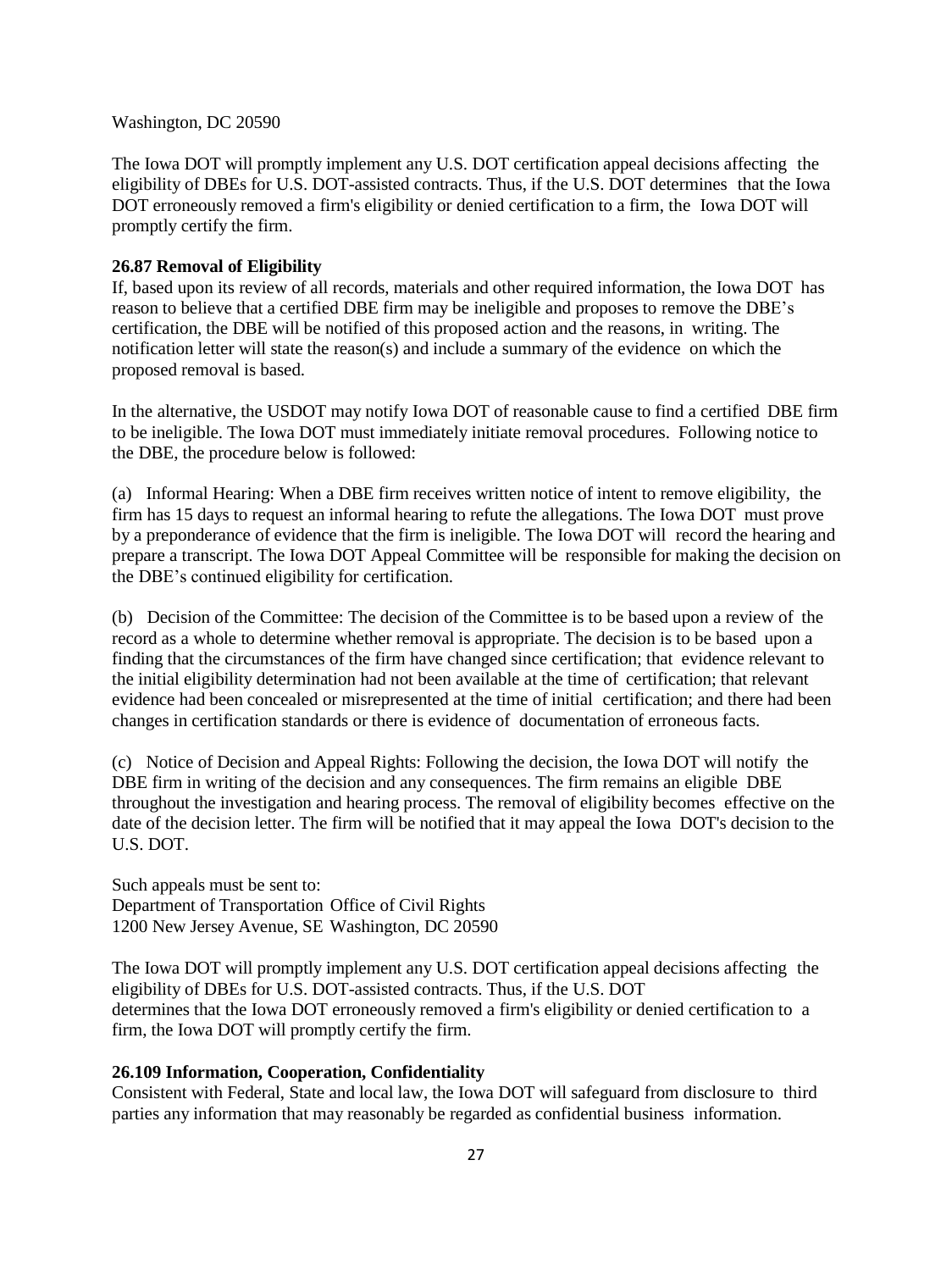Notwithstanding any contrary provisions of Federal, State, or local law, the Iowa DOT will not release personal financial information, submitted by a DBE applicant, to a third party (other than the U.S. DOT) without the written consent of the applicant. The Department complies with provisions of the Federal Freedom of Information and Privacy Acts (5 U.S.C. 552 and 552a).

The Iowa DOT will cooperate fully and promptly in any complaint investigation, review process or inquiry.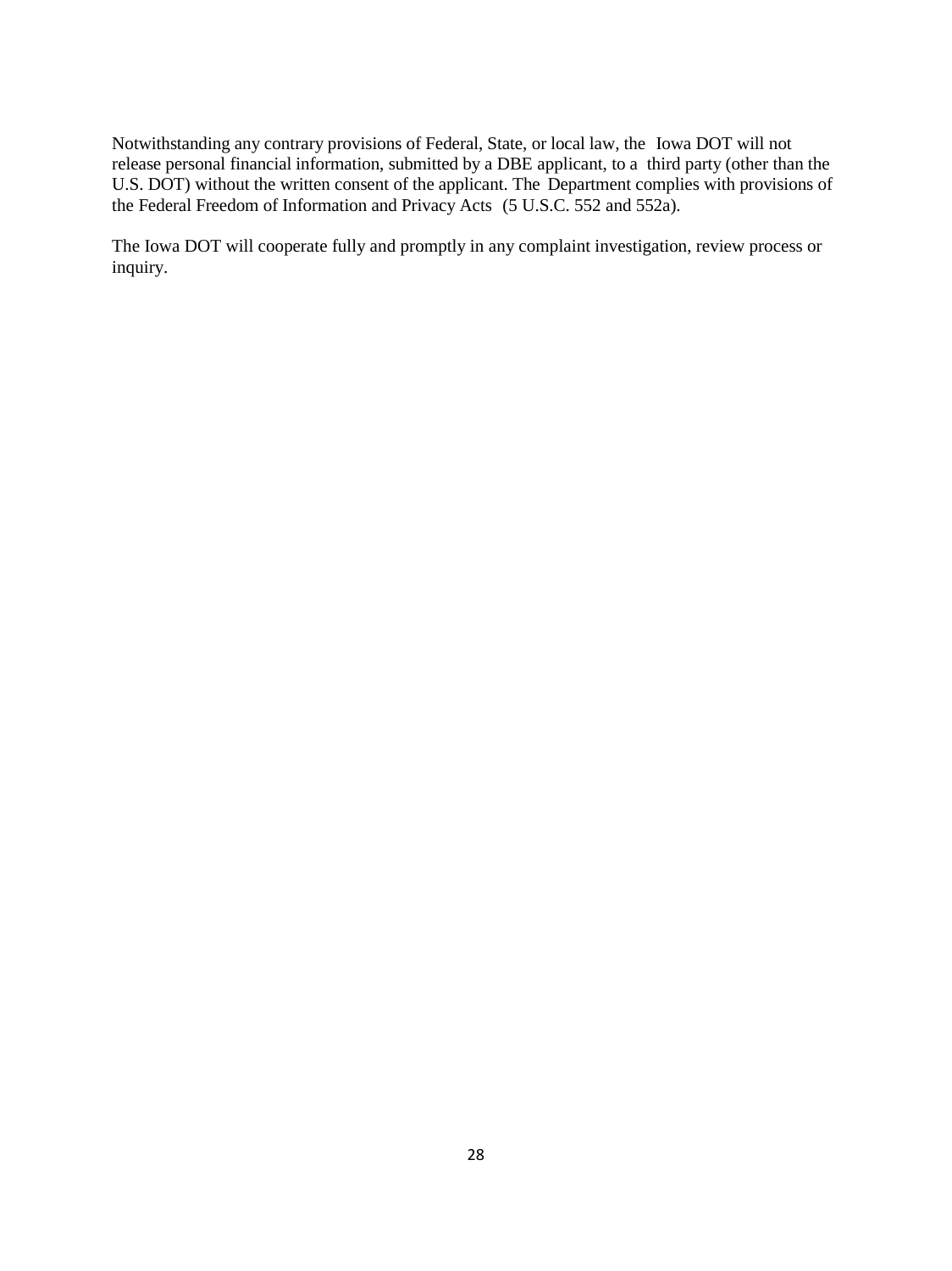# **DBE RELEVANT LINKS**

Iowa DOT Uniform Certification Application <https://forms.iowadot.gov/BrowseForms.aspx?templateid=650194>

Interstate Certification Application <http://www.iowadot.gov/civilrights/DBE/517016.pdf>

Affidavit of No Change <http://www.iowadot.gov/civilrights/DBE/650044.pdf>

Personal Net Worth Statement <http://www.iowadot.gov/civilrights/DBE/650294.pdf>

Iowa DOT DBE Online Directory <https://secure.iowadot.gov/DBE/Home/Index/>

Statement of DBE Commitments – Iowa DOT Let <http://www.iowadot.gov/civilrights/DBE/102115.pdf>

Certification of DBE Accomplishment – Iowa DOT Let <http://www.iowadot.gov/civilrights/DBE/102116.pdf>

DBE Commitment Form – Consultant Contracts <http://www.iowadot.gov/civilrights/DBE/517010.pdf>

DBE Payment Information Form – Locally Let <http://www.iowadot.gov/civilrights/DBE/517011.pdf>

Statement of DBE Commitments – Locally Let <http://www.iowadot.gov/civilrights/DBE/517012.pdf>

Certification of DBE Accomplishments – Locally Let <http://www.iowadot.gov/civilrights/DBE/517013.pdf>

CUF Check-List <http://www.iowadot.gov/civilrights/DBE/517014.pdf>

DBE Truck Roster Form <http://www.iowadot.gov/civilrights/DBE/517015.pdf>